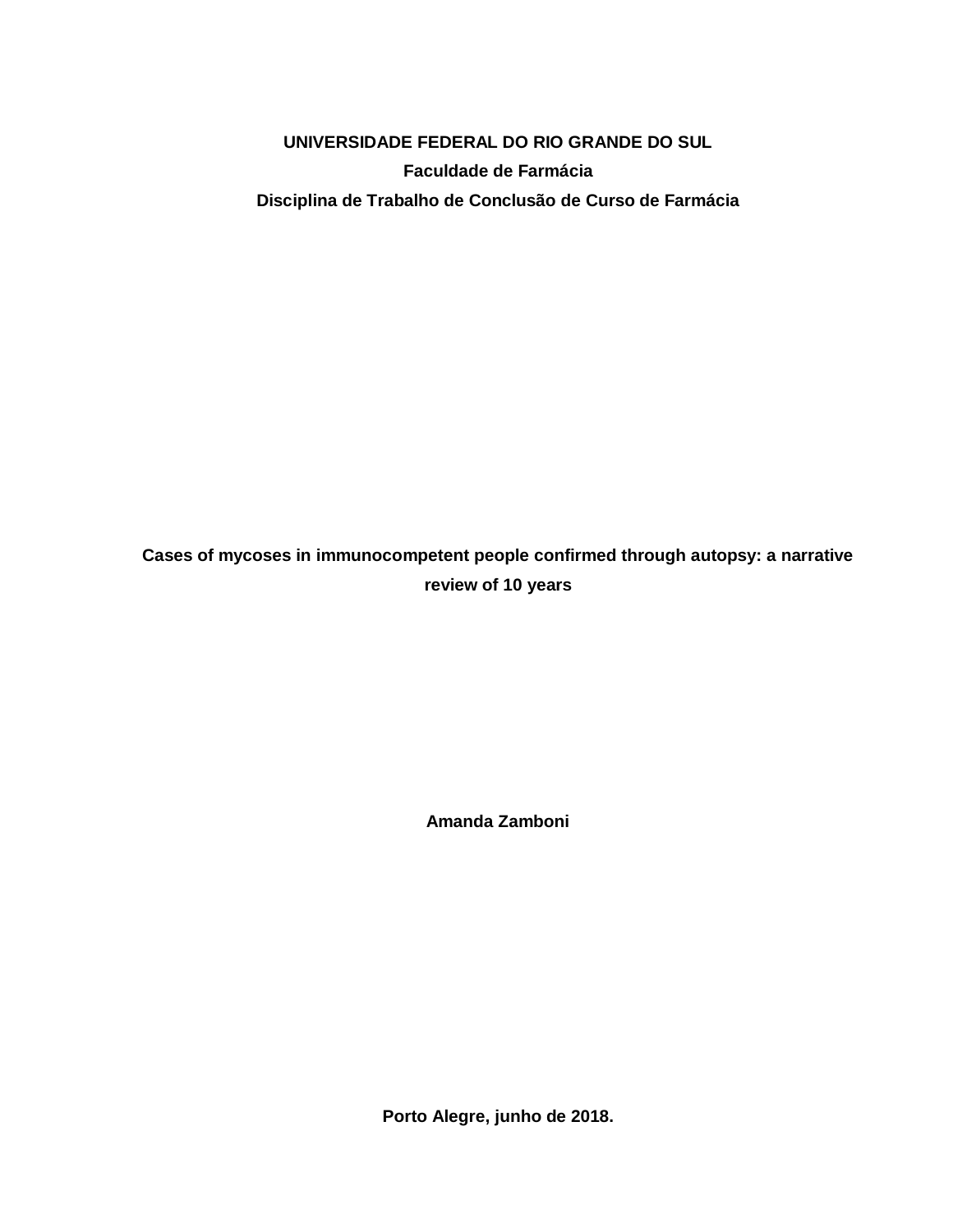# **UNIVERSIDADE FEDERAL DO RIO GRANDE DO SUL Faculdade de Farmácia Disciplina de Trabalho de Conclusão de Curso de Farmácia**

# **Cases of mycoses in immunocompetent people confirmed through autopsy: a narrative review of 10 years**

**Amanda Zamboni**

**Profa. Dra. Renata Pereira Limberger Orientadora**

> **Profa. Dra. Adelina Mezzari Co-orientadora**

**Porto Alegre, junho de 2018.**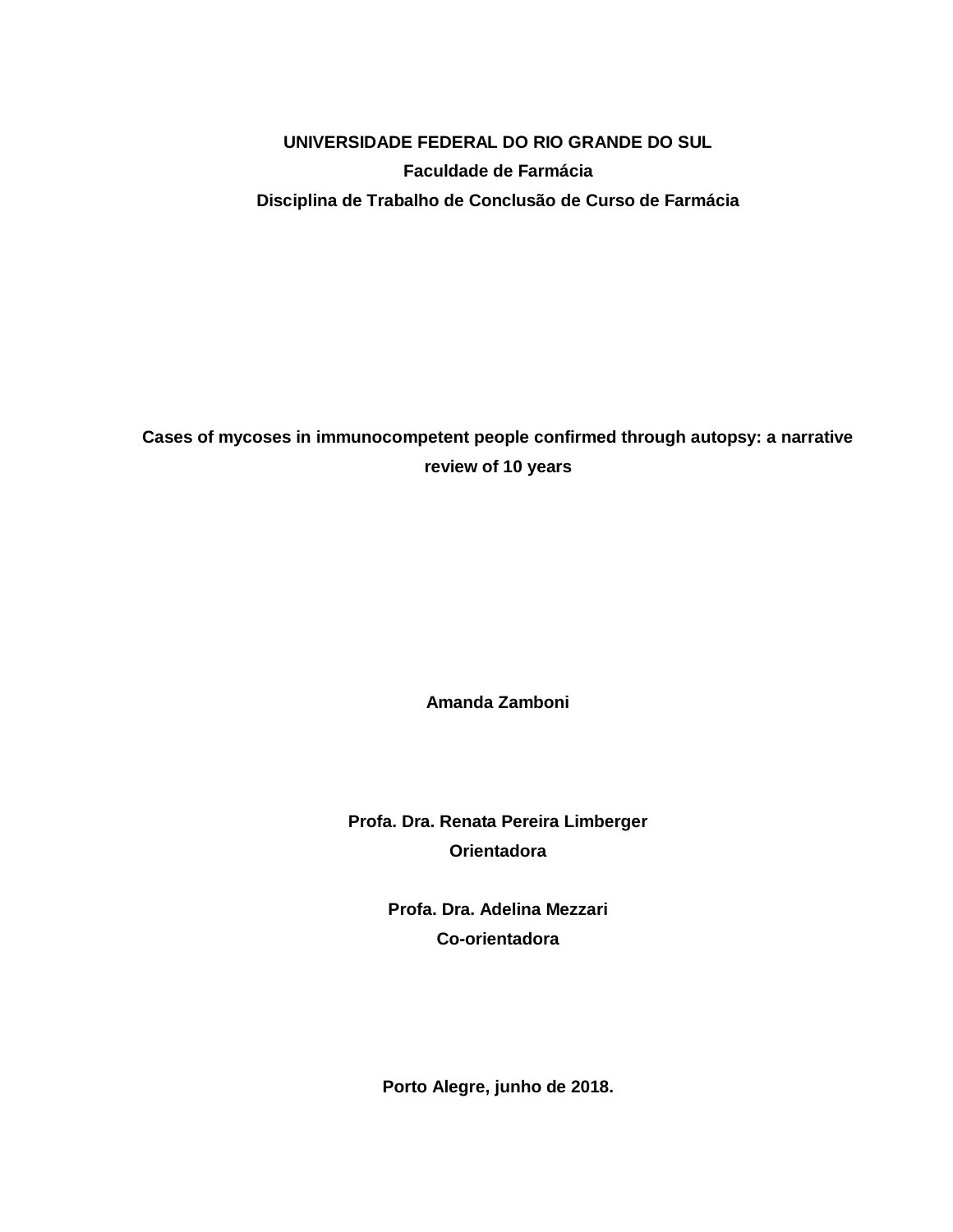*"A mente despreparada não consegue ver a mão estendida da oportunidade."*

(Alexander Fleming)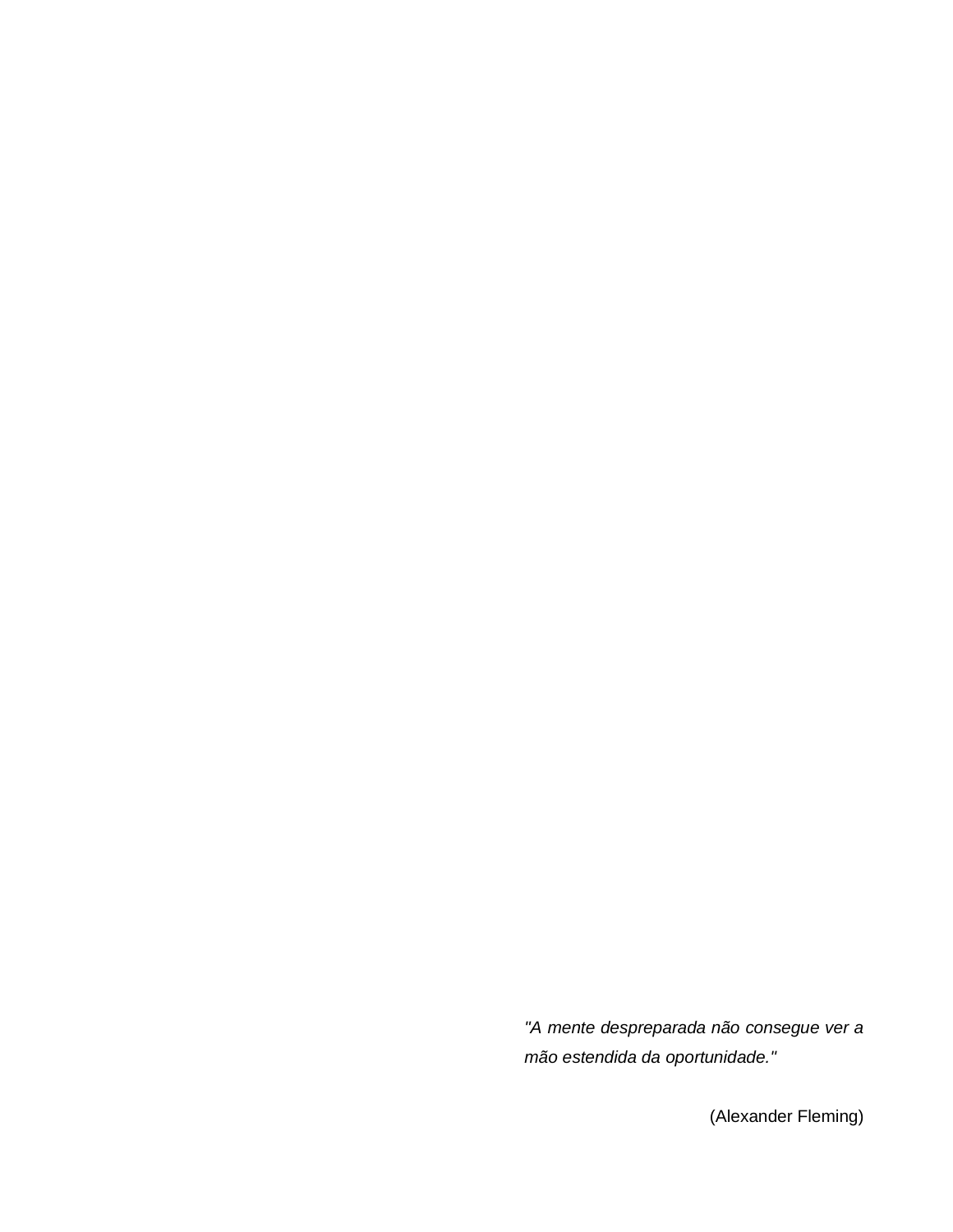#### **AGRADECIMENTOS**

A Deus, pela vida, pelas oportunidades, pela minha família.

Aos meus pais, Marzelena e Fernando, por todas as abdicações, pelo esforço, dedicação e apoio incondicional ao longo desses anos. Por me dar os melhores irmãos do mundo.

À minha irmã, Fernanda, por ser a minha melhor amiga e pelo exemplo de pessoa, farmacêutica e pesquisadora que eu tento seguir.

Ao meu irmão, Ângelo, pela parceria e cumplicidade. Pelos shows, *playlists* e vídeos engraçados que me ajudaram a descontrair nos momentos de nervosismo e cansaço na elaboração deste trabalho.

À minha mãe acadêmica, prof. Renata Limberger, por ser mais que uma orientadora. Pela amizade e confiança ao longo desses anos de Labtoxico, pela incansável busca pela disseminação do conhecimento e pela orientação na preparação deste artigo.

À minha co-orientadora, prof. Adelina Mezzari, pela orientação. Por não ensinar apenas micologia - por nos fazer ver o lado *humano* de cada caso.

Ao Bruno Morassutti, pelo carinho e compreensão. Pelas xícaras de chá e os abraços que ajudaram a me aquecer nos últimos 4 anos.

Às minhas amigas, Janaína Salomón e Ana Júlia Maciel. Pelo companheirismo ao longo de todos esses anos na Faculdade de Farmácia da UFRGS. Por me ouvirem e dividirem comigo tantas histórias – felizes ou não – que nos fizeram crescer juntas.

Às minhas mentoras, Adriana Wonffenbuttel, Rosana Fogaça e Taís Fiorentin, pelos ensinamentos.

Aos amigos do Labtoxico, especialmente à Monique dos Reis. Pelos inesquecíveis momentos compartilhados.

Ao astronauta Scott Kelly, por fazer do "Endurance" o meu "The Right Stuff".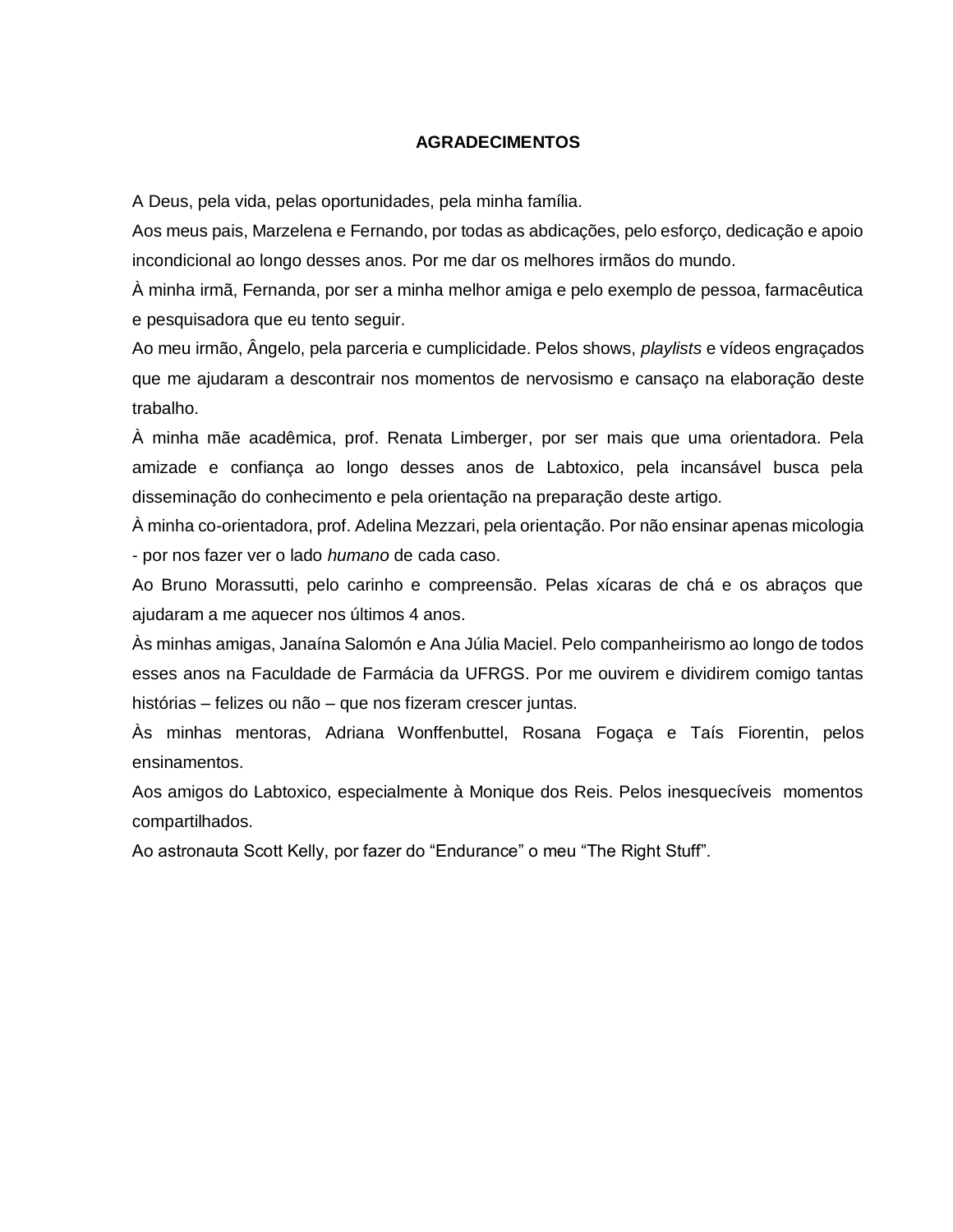Este trabalho foi elaborado segundo as normas do "World Journal of Pharmaceutical and Medical Research" apresentadas em anexo.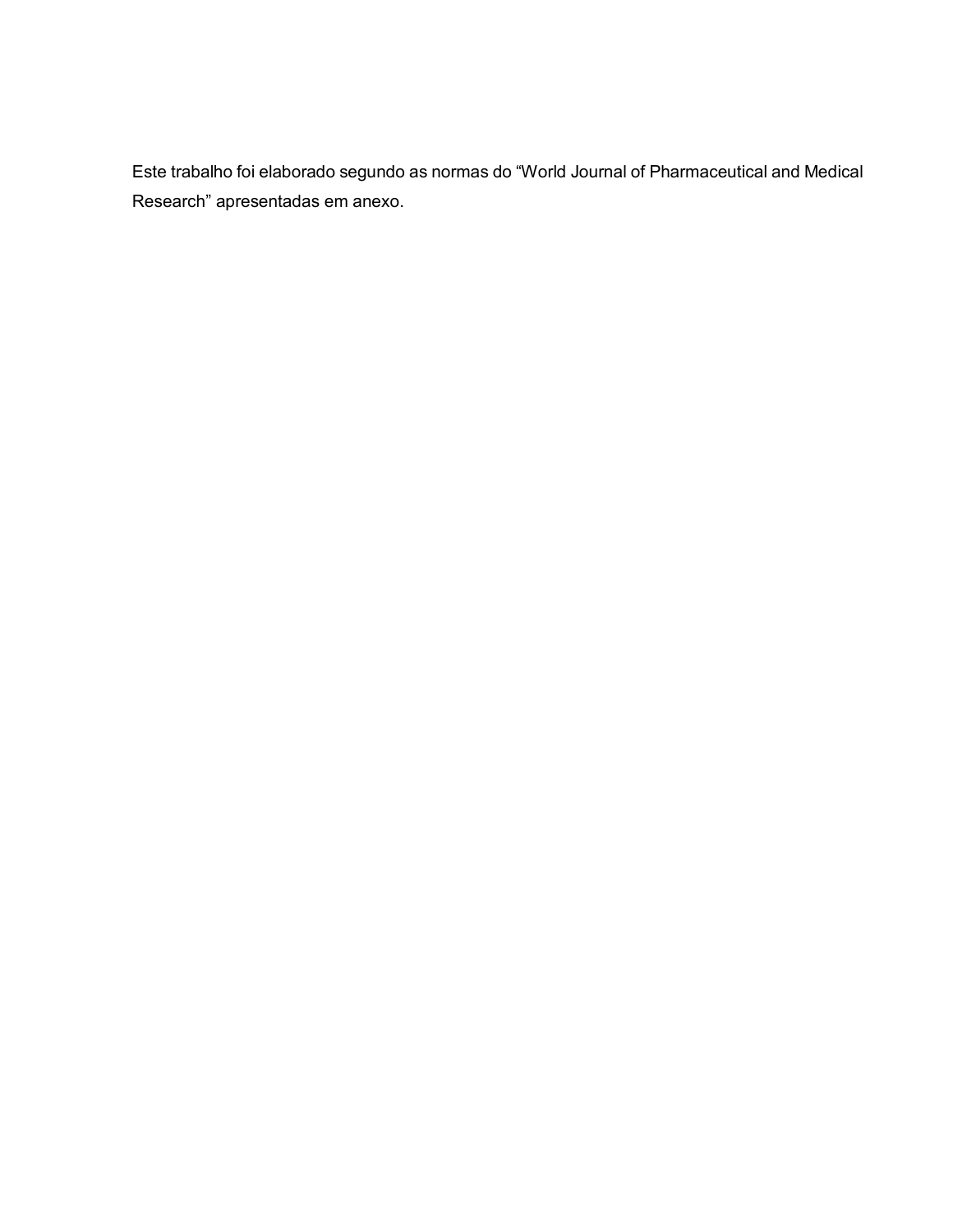# **CASES OF MYCOSES IN IMMUNOCOMPETENT PEOPLE CONFIRMED THROUGH AUTOPSY: A NARRATIVE REVIEW OF 10 YEARS**

Amanda Zamboni\*, Adelina Mezzari and Renata Pereira Limberger Faculdade de Farmácia da Universidade Federal do Rio Grande do Sul. Av Ipiranga, 2752. Bairro Santa Cecília. Porto Alegre/RS.

#### **\*Corresponding author:** Amanda Zamboni

Faculdade de Farmácia da Universidade Federal do Rio Grande do Sul. Av Ipiranga, 2752. Bairro Santa Cecília. Porto Alegre/RS. Email: [amandazamboni@gnail.com](mailto:amandazamboni@gnail.com) Phone: +55 51 985377723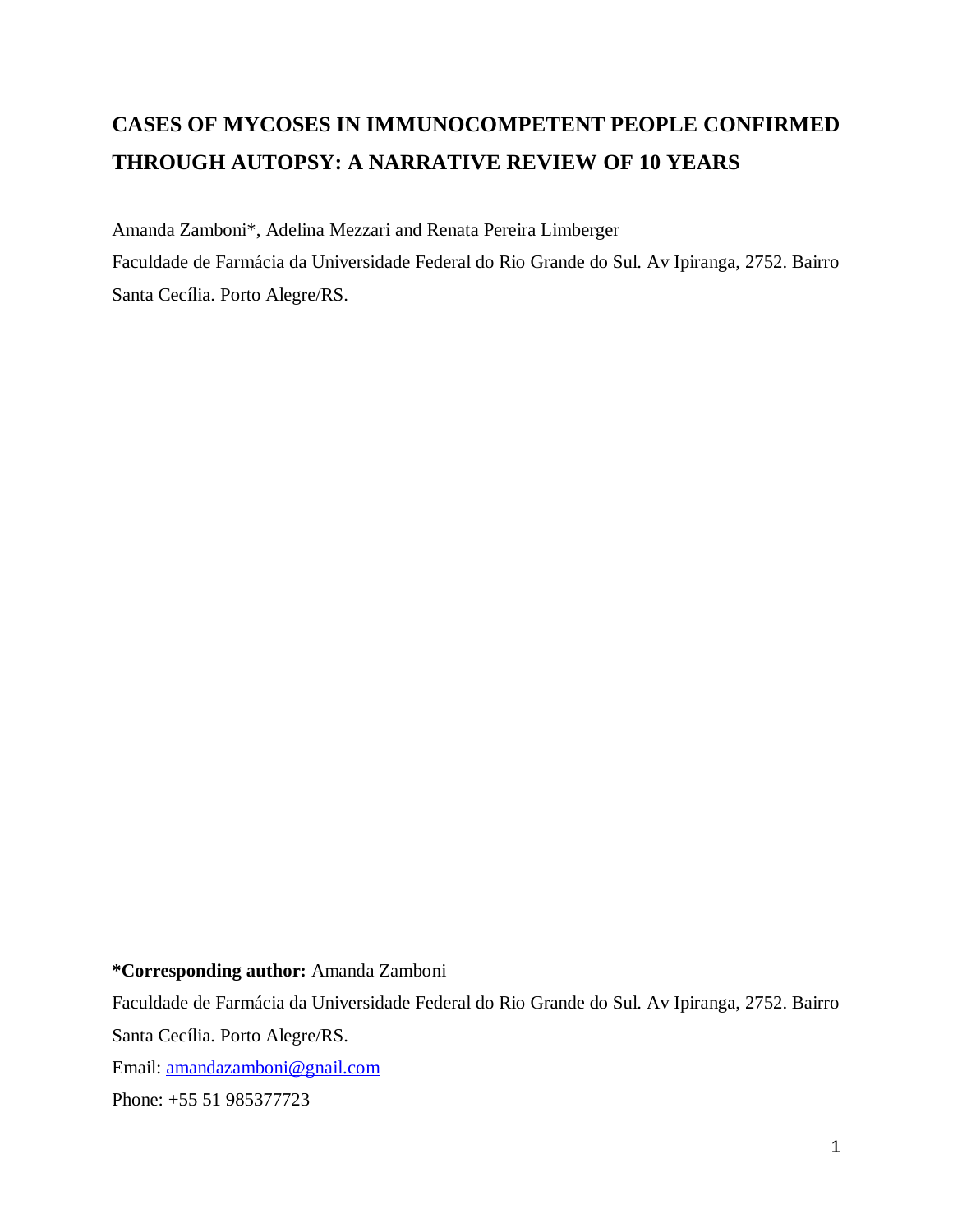#### **ABSTRACT**

Fungi are microorganisms that cause primarily non-life threatening infections in immunocompetent hosts and invasive and fatal ones in immunocompromised subjects. Cancer patients, autoimmune diseases carriers, transplant recipients, HIV/AIDS patients or people under treatment with immunosuppressive agents are at higher risk of developing invasive mycoses. Although not common, immunocompetent people can develop fungal infections with fatal outcomes. The purpose of this review is to verify the occurrence of death by mycoses in immunocompetent humans in cases confirmed through autopsies published within the last ten years.

#### **KEYWORDS**

Mycosis, autopsy, immunocompetent

## **INTRODUCTION**

Fungi are eukaryotic organisms that can exist in the form of independent single cells, yeasts,and can be based on hyphal threads,molds[1]. They can infect humans and cause various diseases from superficial infections of the skin and mucosal surfaces to invasive infections of internal organs [2]. In immunocompetent subjects, these microorganisms cause primarily superficial or non-life threatening infections [3], since the immune response is activated in order to eliminate the pathogen [4], while more invasive and fatal in immunocompromised people [5]. Amongst this group, transplant recipients have a significant risk of invasive fungal diseases [5], since they are under treatment with immunosuppressive drugs [6]. Other groups at risk include people with HIV [7], haematological malignancies [8, 9], patients with autoimmune diseases [10] and any other under treatment with corticosteroid agents [11, 12]. Chronically ill patients, like those with liver diseases and diabetes are also at risk of developing mycoses [13].

Amongst the causes of mycoses in all populations, major fungal pathogens include *Candida albicans*, *Cryptococcus neoformans*, *Aspergillus fumigatus* and *Histoplasma capsulatum*[2], and a simple laboratory tool to detect these fungal infections is to test for 1-3 β D glucan[14], which is a major constituent of fungal cell walls[15], in patient's samples. Many cases of fungal infections are mistaken with bacterial, so Gram Stain, although non-specific, is important to rule out any bacterial diagnosis before initiating antimicrobial treatment [16].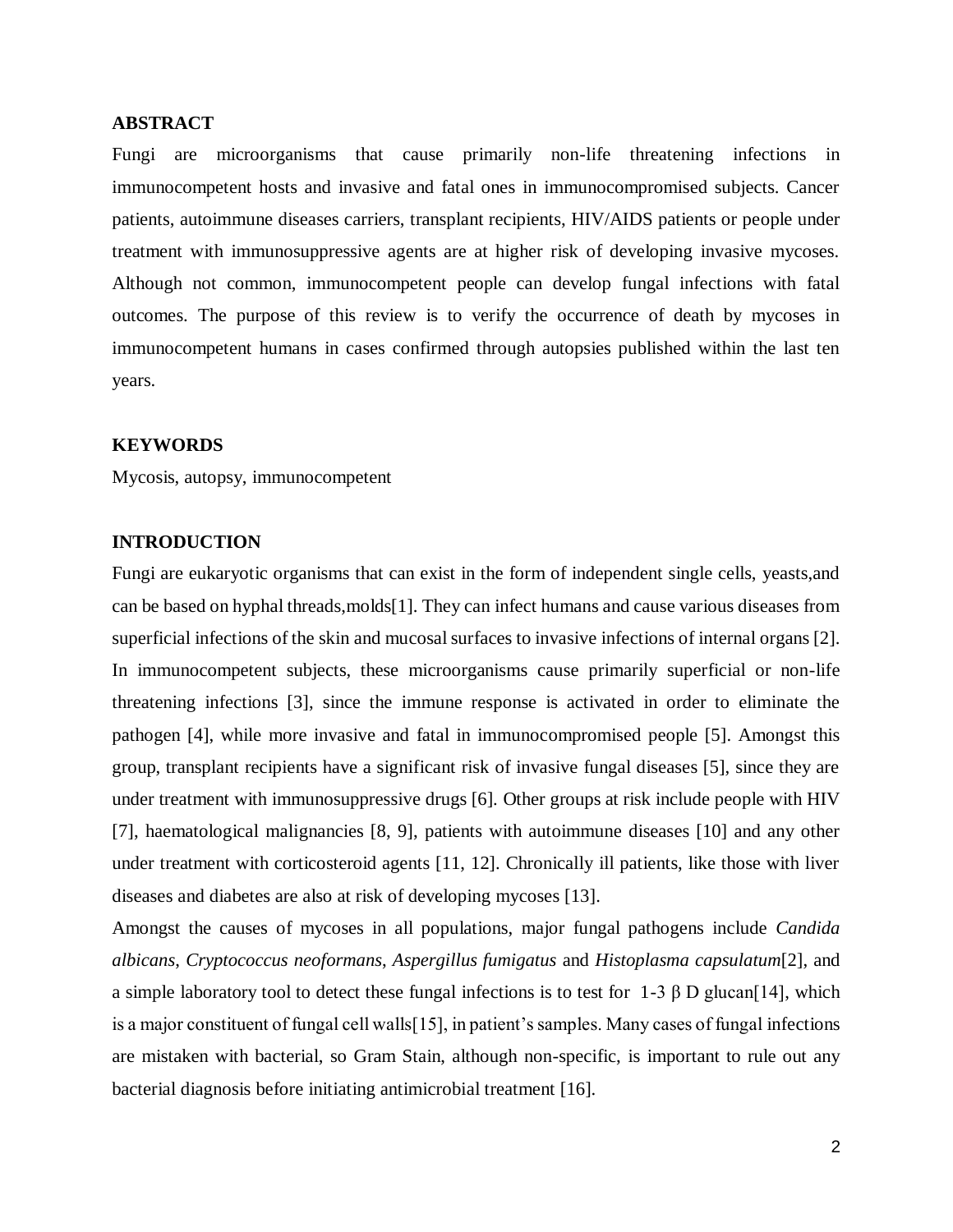When in life diagnosis is not possible, it is important to have autopsies performed to rate the incidence of these infections [1].These results are of fundamental importance to define healthcare policies [17] and also correlate them to the clinical signs and symptoms the patients present upon hospital admission so that clinicians can direct the course of treatment in a more successful manner to save the new patient's lives.

The purpose of this review is to verify the occurrence of death by mycoses in immunocompetent humans in cases confirmed through autopsies published within the last ten years.

#### **MATERIALS AND METHODS**

This is a narrative review of literature.

#### **Article search**

All articles used in this review were searched on Pubmed using the following keywords: *mycoses*  AND *autopsy*. A 10 years filter was included.

#### **Inclusion criteria**

All articles included in this review were case reports of immunocompetent humans with death and autopsy findings of mycoses.

#### **Exclusion criteria**

Immunocompromised people, including diabetics, transplant recipients, solid cancer and blood malignancies patients, HIV/AIDS, autoimmune disease subjects, people under treatment with corticosteroids, people with cirrhosis or history of tobacco abuse, were excluded from this review.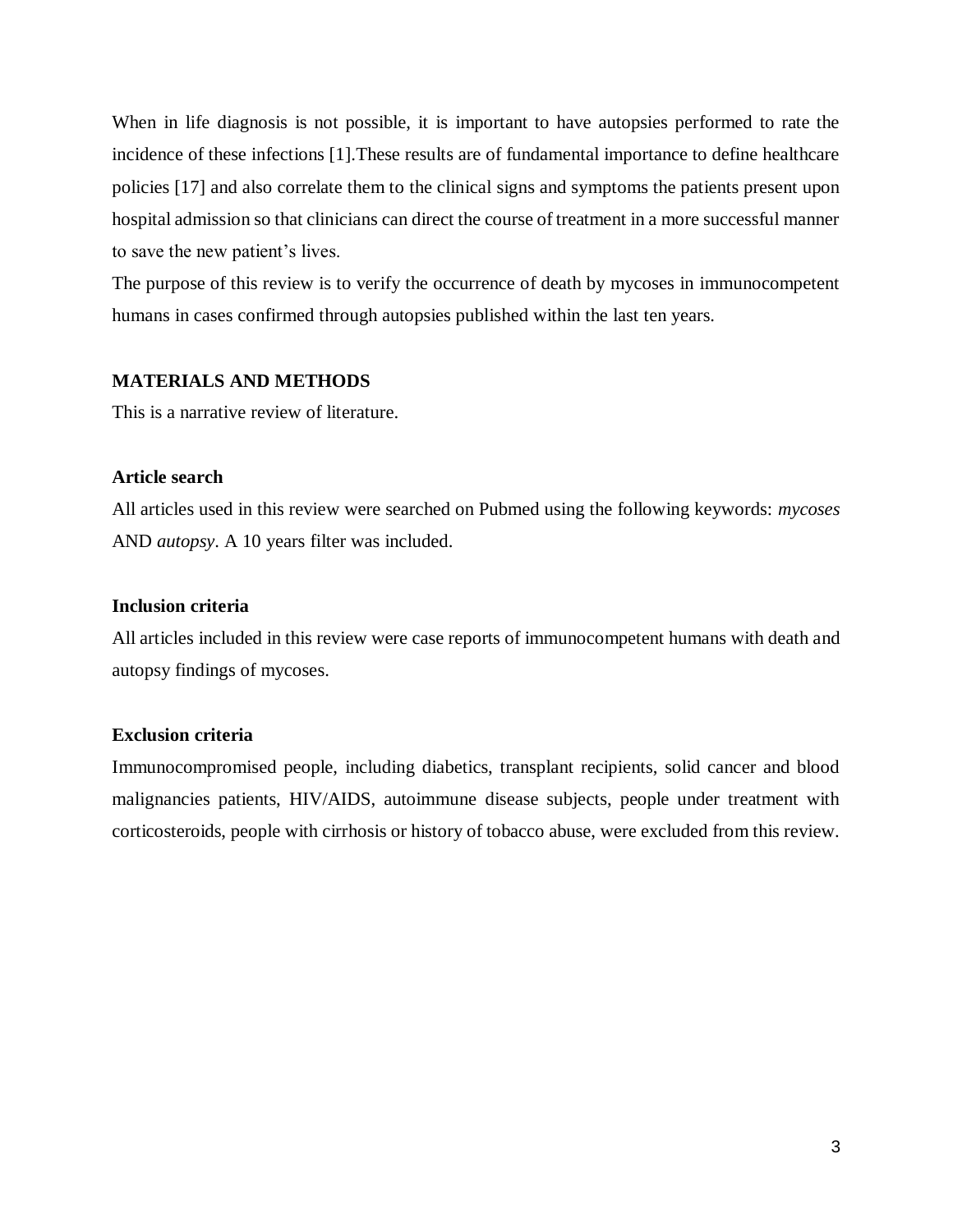# **RESULTS**

The research using the described terms generated 227 results of which only 10 were eligible for this review, comprising 10 cases reports of death by mycoses confirmed through autopsy. The summarized compilation of the cases that matched our inclusion criteria is presented in table 1.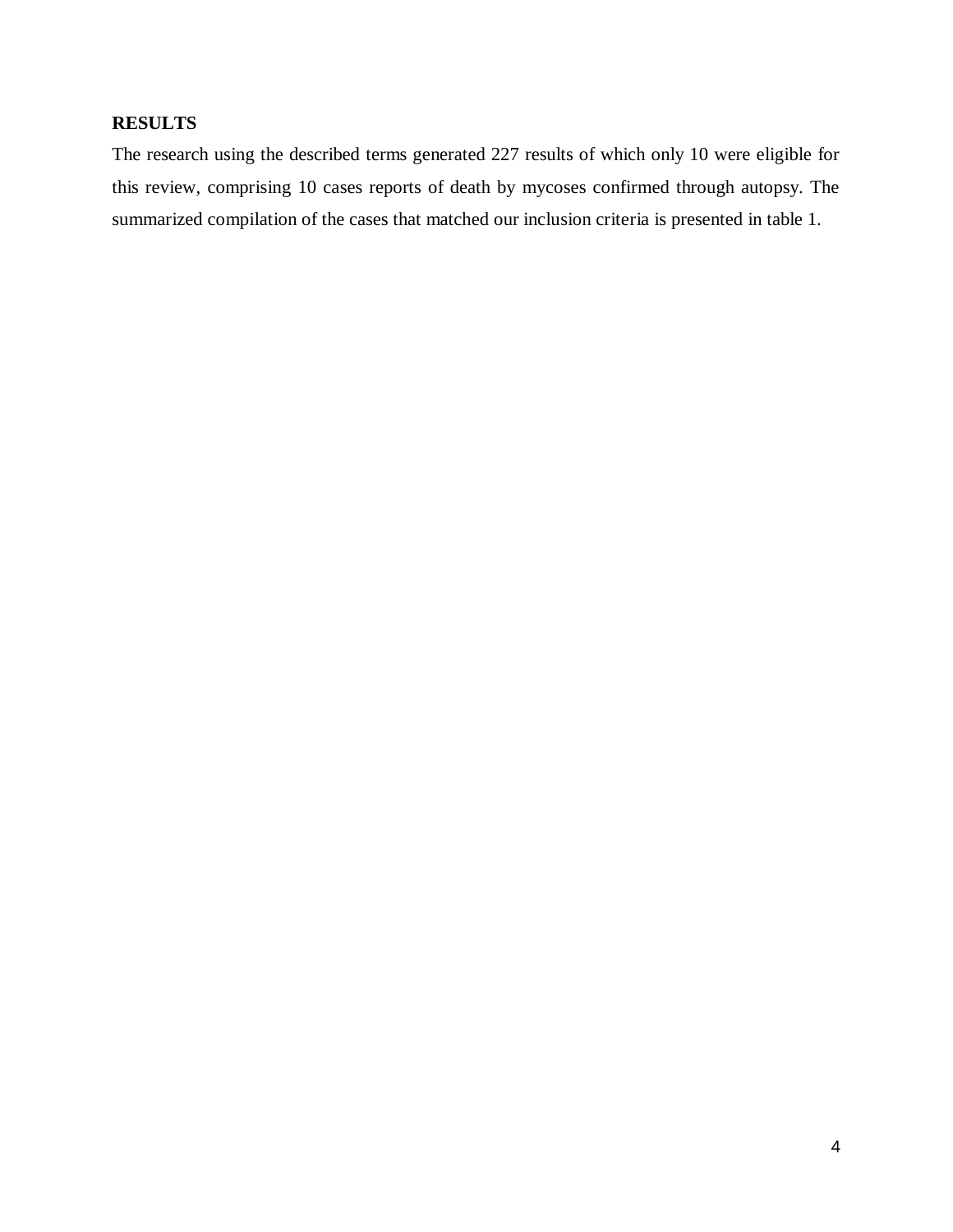| Year | <b>Author</b> | <b>Subject</b> | Symptoms/complaints upon hospital                                                                                                   | <b>Diagnosis</b> | <b>Fungi species</b>    |
|------|---------------|----------------|-------------------------------------------------------------------------------------------------------------------------------------|------------------|-------------------------|
|      |               | Age, Gender    | admissions                                                                                                                          |                  |                         |
| 2010 | Ortmann et al | 53, F          | Hypothermia and asystolia                                                                                                           | $\mathbf C$      | Pseudallescheria boydii |
| 2010 | Terada        | 36, M          | Hemoptysis and mental sickness                                                                                                      | $\overline{C}$   | Cryptococcus neoformans |
| 2012 | Kawakami      | 68, F          | Gradual mental deterioration, dyspnea<br>and cardiac arrest one day after<br>admission                                              | L                | Aspergillus fumigatus   |
| 2012 | Ochiai et al  | 21, F          | Mild<br>without<br>stiffness<br>neck<br>neurological symptoms                                                                       | $\overline{A}$   | Phaeohyphomycosis*      |
| 2013 | Ubesie et al  | 13, F          | Neck masses of 3 years, body swelling<br>of 3 months and reduction in urinary<br>output of 2 months                                 | $\mathbf{A}$     | Histoplasma capsulatum  |
| 2014 | Chatterjee    | 29, M          | Low grade intermittent fever of 3<br>months with occasional rigor                                                                   | $\mathbf{A}$     | Aspergillus flavus      |
| 2014 | Ramsi et al   | 13, M          | Influenza-like<br>fever,<br>symptoms,<br>abdominal and neck pain.<br>Febrile, tachycardic, hypotensive and<br>respiratory distress. | $\mathbf{A}$     | Coccidioides spp.       |
| 2015 | Parikh et al  | 70, M          | Abdominal pain and inability to pass<br>stool for 8 days                                                                            | $\mathbf{A}$     | Aspergillus spp.        |

Table 1. Fatal cases of mycoses confirmed with autopsy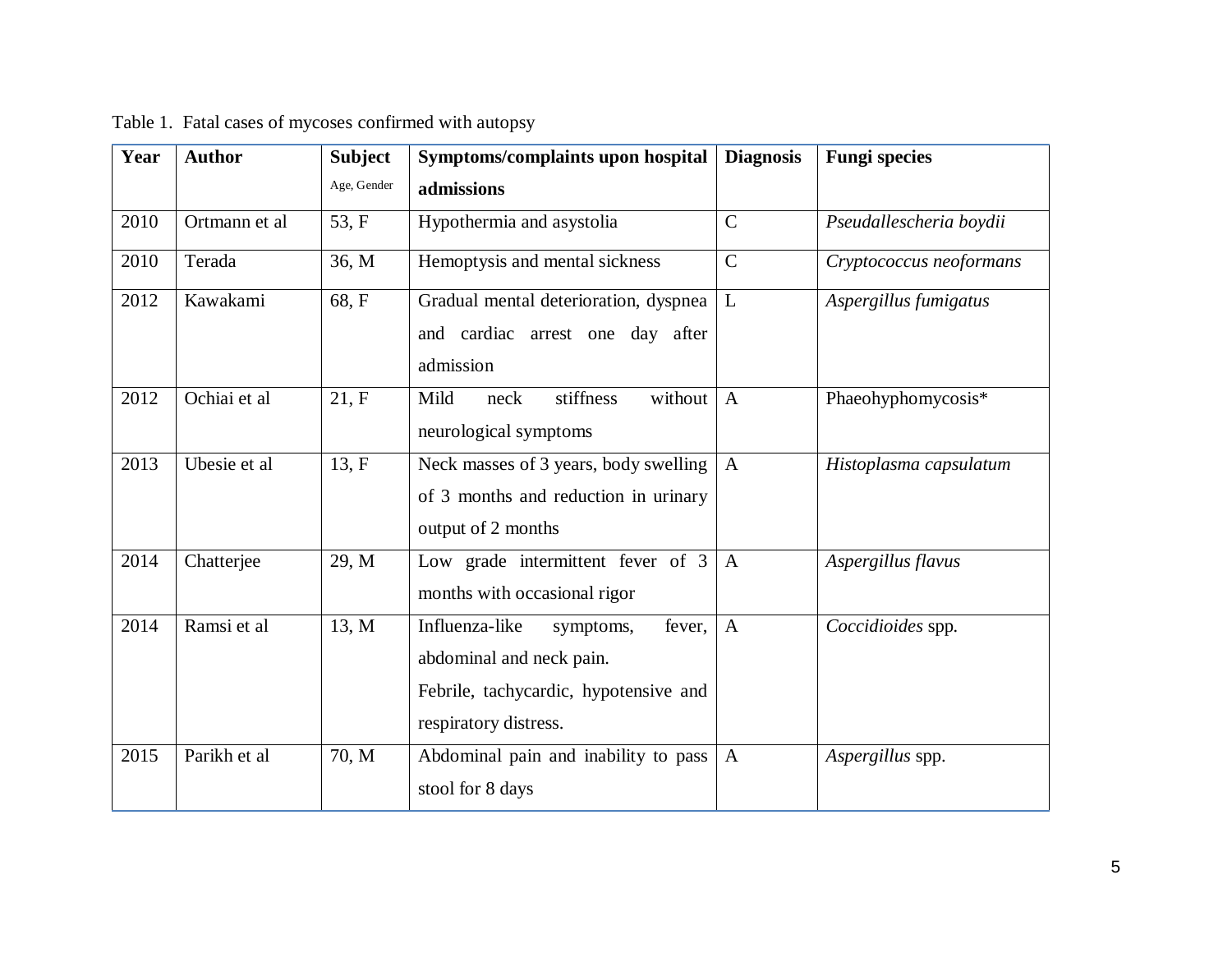| 2015 | Yuan             | and $\vert$ 55, F | Headaches behind left eye, blurred   A | Aspergillus spp.       |
|------|------------------|-------------------|----------------------------------------|------------------------|
|      | Prayson          |                   | vision and scotoma                     |                        |
| 2017 | Bonsignore et al | 43. F             | Fever of unknown origin                | Histoplasma capsulatum |

F= female; M= male; A= autopsy; C= culture; L=laboratory

\*type of fungal infection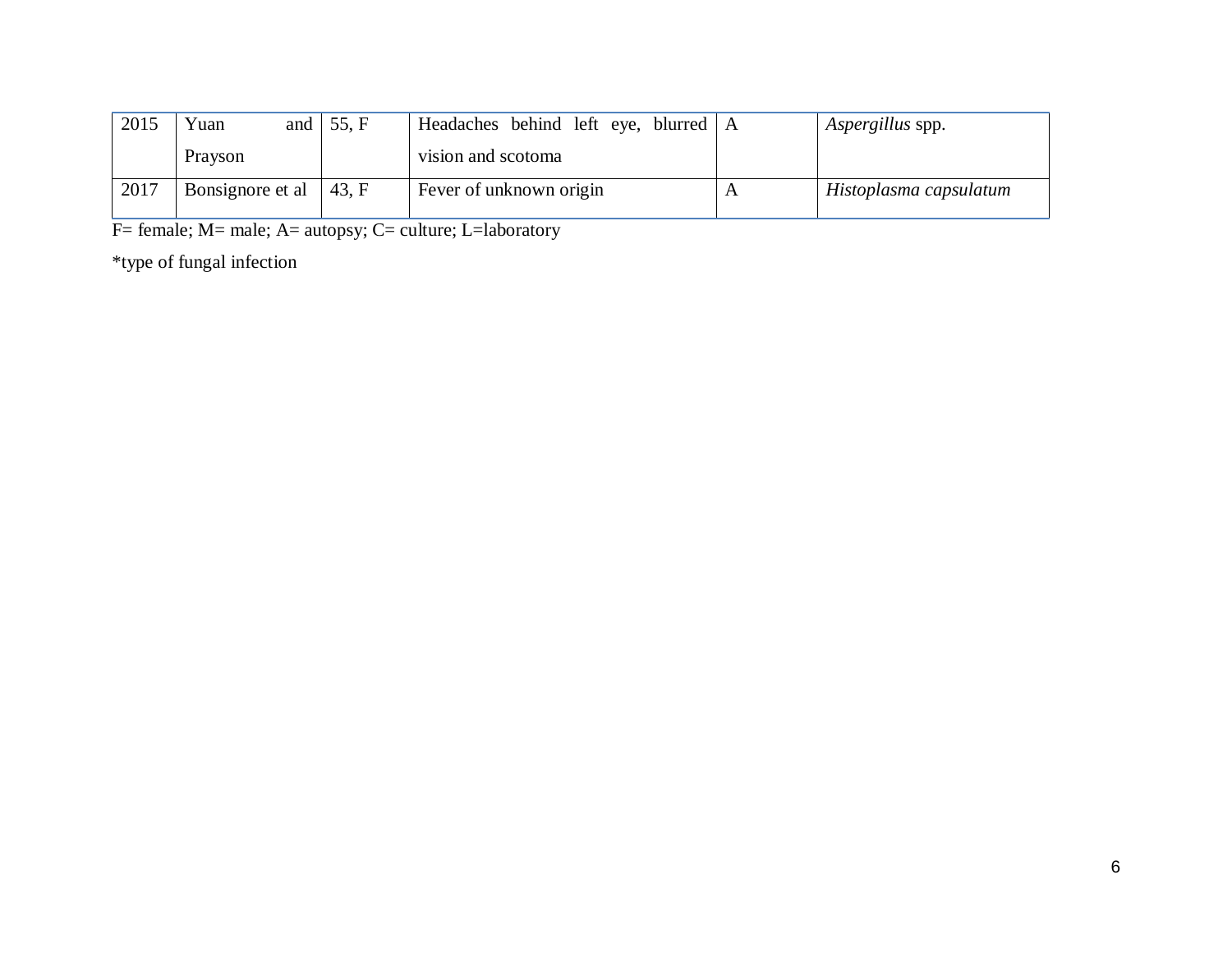In 2010, Ortmann and col reported the case of a 53-year-old woman that plunged into a canal in the Netherlands and was submerged for 20 minutes. At resuscitation, there occurred severe aspiration of mud and water, severe hypothermia and asystole until successful resuscitation. For the next 6 weeks, she was treated with respiratory therapy. Bronchopneumonia was successfully treated with antibiotics. *Candida albicans*, *Burkholderia cepacian* and *Pseudallescheria boydii* were cultured following bronchoalveolar lavage. Tomography showed interstitial affection of the lungs and nephrocalcinosis. With antimycotic therapy, she recovered well. Until she was discharged, she complained about neck pain and headaches. She continued the antifungal therapy at home. She started feeling nausea and gastric pain was readmitted in the hospital and presented hyponaltremia and hypocalcemia and therapy was discontinued. She was then discharged but soon later readmitted again with nausea, vomiting and vertigo, presenting hyper fibrinogemia. Abdominal sonography showed an aneurism of the abdominal aorta. Brain tomography showed enhancements surrounding the brain ventricles, a hydrocephalus and, and signs of local pressure and she started having double vision. A new tomography showed stenosis of the middle cerebral artery and accumulation of cerebral liquor, that showed increase of cells and proteins, indicating inflammation. She then suffered from a severe subarachnoid bleeding from an unknown aneurism of the posterior cerebral artery and died 25 days after the last hospitalization. Multiple fungal aneurisms were found affecting the posterior cerebral arteries, the posterior communicating arteries, and the bifurcations of the left internal carotid artery. After death, *P. Boydii* was cultured from heart blood and from aortic tissue [18].

Tadashi Terada, in 2010, described the case of a 36-year-old Japanese man that was a company office worker and lived in a city where *Cryptococcus* is not endemic. His past history included lumbar disk herniation, bullae of lung, and pneumothorax. His family showed no fungal or immunosuppressive diseases. He had no history of travelling to foreign countries or endemic areas. He wasn't obese, diabetic, asthmatic nor user of steroids and other drugs. Chest X-ray revealed a small cavity in the left lower lobe. Brain computed tomography (CT) showed edema, but no mass lesions. He developed fever, somnolence, nuchal stiffness, positive abnormal neurological reactions, such as Babinski and Kernich reactions, and increased muscular tonus. He soon went into a coma and received a respirator. *Cryptococcus neoformans* was detected in liquor on day 11. Leukocytes count was low and serum total protein, albumin and globulin were almost normal. In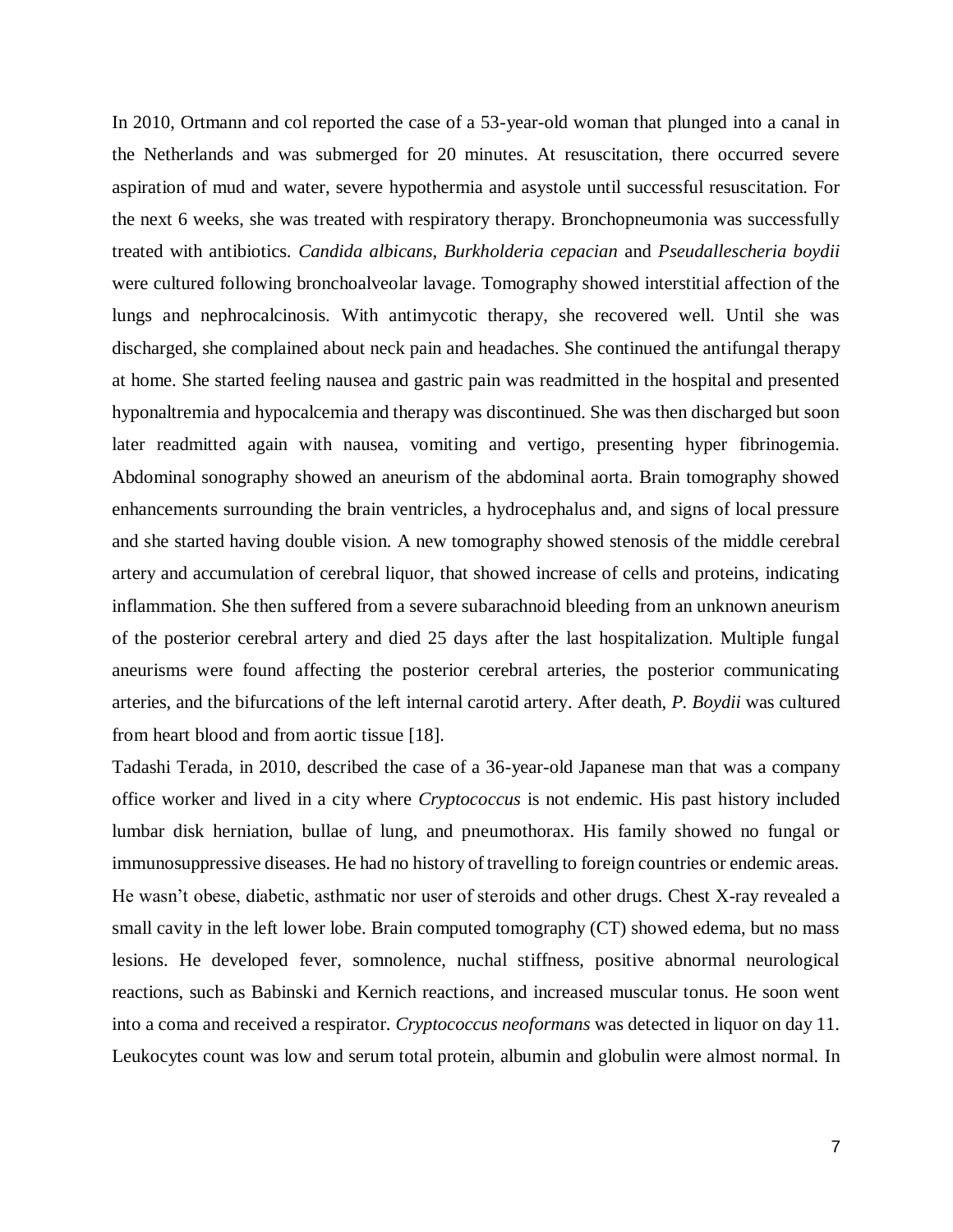blood, he presented low total protein, low total cholesterol and high glucose. He was treated with intravenous amphotericin B, but died on day 18 after hospitalization [19].

Kawakami and col (2012) reported a case of disseminated aspergillosis associated with tsunami lung (a disorder contracted after near drowning) in a 68-year-old woman that almost drowned in Japan after the 2011 earthquake. She was previously healthy and had no medical history. She was admitted into a hospital 7 hours after the near drowning experience with clear consciousness and ability to walk by herself. She gradually developed dyspnea and mental deterioration that was followed by cardiac arrest with resuscitation on the next day after admission. She was then transferred into the authors' hospital where she was intubated and sedated. Blood tests were altered and 1-3 β D glucan levels were not assessed since fungi infections weren't suspected for she wasn't immunocompromised. Imaging exams showed diffuse bilateral infiltrates and posterior atelectasis in the chest. Head tomography showed no abnormalities and cardiovascular monitoring showed elevated levels of extravascular lung water and increased pulmonary vascular permeability index. Despite antibiotics treatment, her respiratory function did not improve, so the presence of 1-3 β D glucan was tested on day 10 and presented elevated. It was started antifungal treatment, but her conditions continued to worsen. She died on day 18 [20].

Ochiai and col reported, in 2012, a case of cerebral phaeohyphomycosis in a 21-year-old house wife with no contributory history that experienced an acute episode of pyrexia and headache. On admission, she was alter and had mild neck stiffness without neurological symptoms. Imaging exams showed no abnormalities and liquor presented altered levels of cell count, protein and glucose and high 1-3  $\beta$  D glucan level, indicating fungal infection. She was diagnosed with fungal meningitis, administered voriconazole and her condition improved, having her discharged from the hospital. However, she returned two other times to the hospital with signs of meningitis, had antifungal systemically administered and was discharged. She was given a diagnosis of *Aspergillus niger* infection, even though no culture was made. After 43 months after onset of symptoms, she died. On autopsy, it was identified multiple sharply branched septate hyphae with melanin pigments. From these findings, *A. niger* infection was ruled out and phaeohyphomycosis was diagnosed [21].

Ubesie and col reported a case in 2013 of a 13-year-old girl that was admitted for 16 days and presented neck masses of 3 years duration, generalized body swelling of 3 months and had a reduction in urinary output for 2 months. She took native medications for 1 year in the course of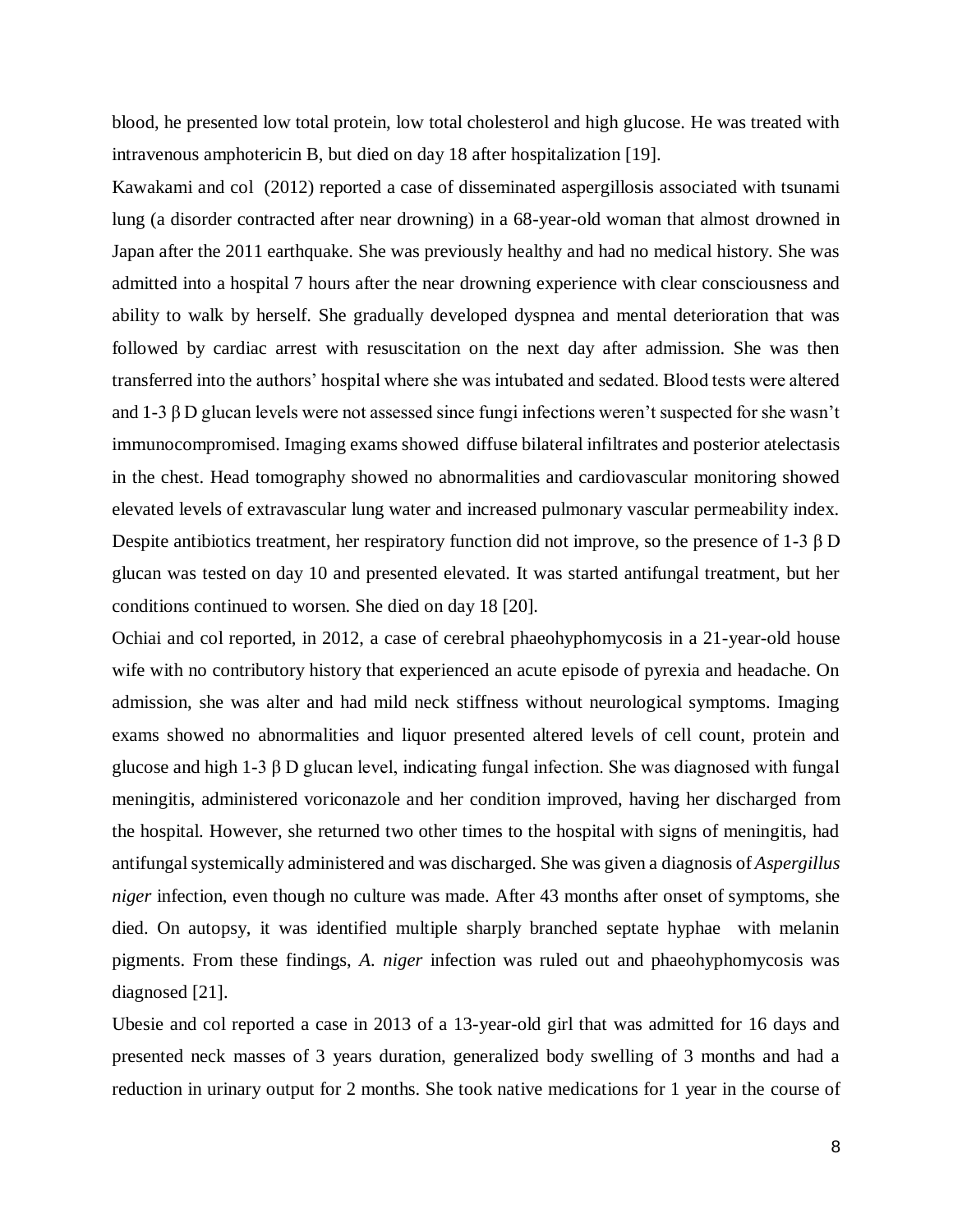illness and had 2 episodes of convulsion prior to hospitalization. There was no history of using antibiotic drugs, chemotherapy or steroids that may have caused immunosuppression. Tests for HIV and tuberculosis were negative. She had respiratory distress, looked pale and generalized body swelling and significant generalized lymphadenopathy. Blood pressure was high and oxygen saturation was under 88%. She was diagnosed with nephritic syndrome possibly secondary to a lymphoma. However, ascitic fluid cytology was negative for malignant cells. At day 16, she passed away. On autopsy it was revealed marked enlargement of the axillary, cervical, hilar mediastinal, para-aortic and mesenteric lymph node groups. Microscopic examination of these lymph nodes showed intracellular and extracellular haematoxylinophilic bodies, each surrounded by a small halo, corresponding to *Histoplasma* characteristics that, based on their size, were classified as *Histoplasma capsulatum* [22].

In 2014, Chatterjee and col reported two autopsy cases of fibrosing mediastinitis with dominant cardiac involvement due to *Aspergillus*. A man of 29 years from North India presented intermittent and low grade fever for 3 months and occasional rigor. He developed shortness of breath on exertion associated with productive cough and occasional hemoptysis. A tomography of the chest showed a homogenous plaque-like soft tissue mass encasing the heart, inseparable from pericardium and walls of cardiac chambers. The mass was also encasing the tracheobronchial tree, pulmonary arteries and entire aorta. No necrosis and calcification was noted. The clinical diagnosis was rheumatic heart disease with a mediastinal tumor. The patient was administered antibiotics, but died before a biopsy was performed. In autopsy, it was identified a firm-to-hard infiltrative and fibrous lesion. Microscopy showed fungal profiles consistent with morphology of *Aspergillus* spp. DNA sequencing identified the species as *Aspergillus flavus* [23].

In a case of acquired haemophagocytic lymphohistiocytosis due to coccidioidomycosis, Ramsi and col described in 2014 a case of a 13-year-old healthy boy from Central California that presented into the hospital with a 7-day history of influenza-like symptoms, fever, abdominal and back pain that failed treatment with antibiotics. He was febrile, tachycardic, profoundly hypotensive and in respiratory distress. Aggressive resuscitation was initiated, but he progressed to decompensated shock, with cardiovascular collapse and respiratory failure, requiring intubation and inotropic support. He was started with broad spectrum antimicrobial medications. His family history was of a sibling who had cocciodioidomycosis manifested by fever, cough and isolated lung nodule and a positive serology test. Given his state, he was transferred to the authors institution for initiation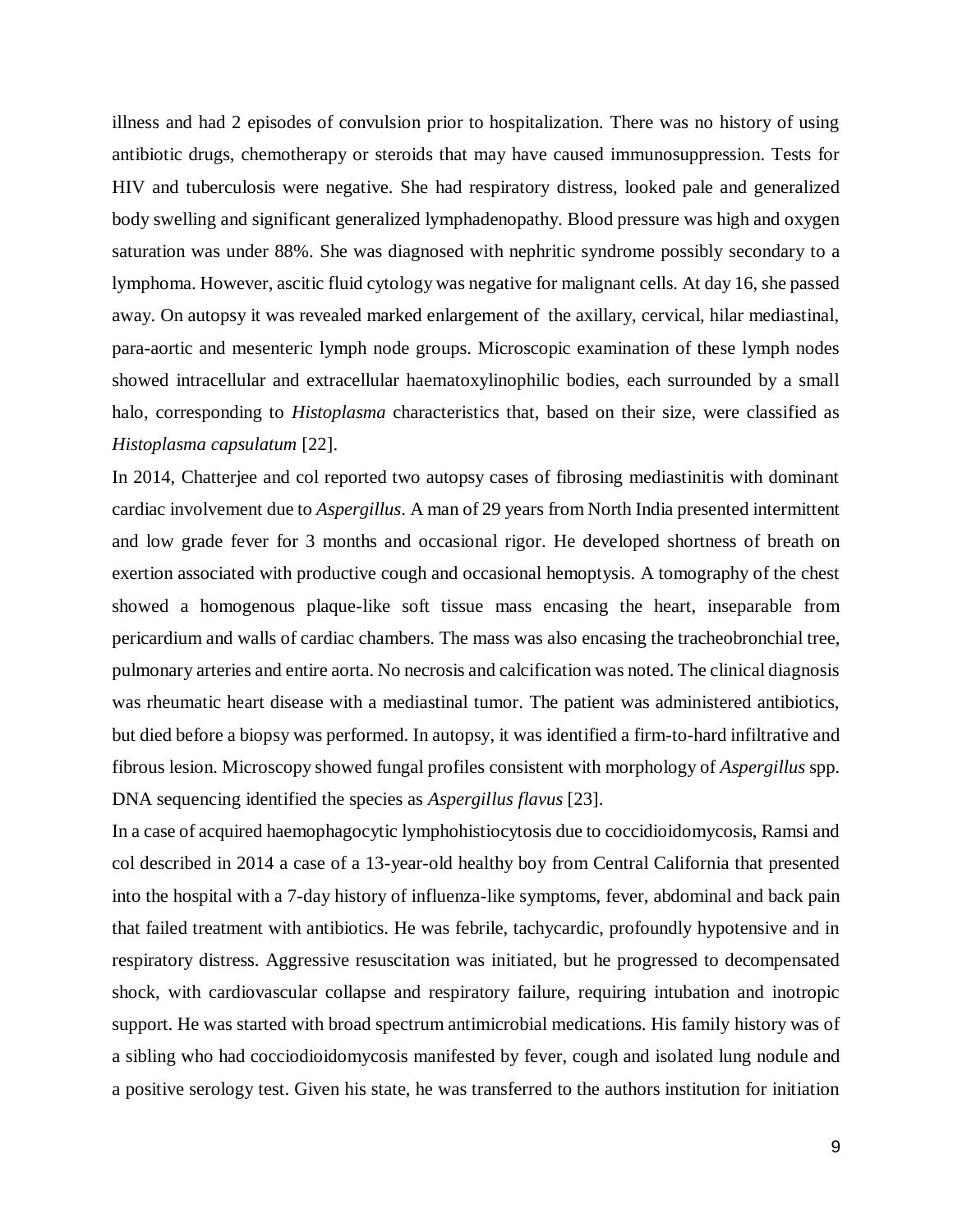of extracorporeal membrane oxygenation. His laboratory exams were altered and indicated pancytopenia and acute renal failure. Chest X-ray demonstrated diffuse patchy opacities throughout both lung fields and bilateral pleural effusions. Echocardiogram showed underfilled, hyperdynamic left ventricle with well-preserved function and no structural abnormalities. Abdominal CT scan was remarkable for splenomegaly, and the brain CT scan was negative for acute intracranial pathology. A bone marrow aspirate performed on hospital day 2 demonstrated haemophagocytosis. The infectious workup was unremarkable, and unable to identify an infectious aetiology. Blood, urine, respiratory and bone marrow culture samples were all sterile, and the antistreptolysin O and anti-DNAse B were negative. HIV, EBV, herpes simplex and other viruses serology were negative. Serum coccidioidomycosis was also negative. Due to his progressive multi-organ failure, haematophagocytic lymphohistiocytosis was established and he received treatment for bacterial causes of this syndrome, but he died on the third day after admission. Autopsy findings were significant for active pulmonary coccidioidiomycosis, extensive pulmonary haematophagocytosis and marked bone marrow histiocytosis. Final diagnosed was of haemophagocytic lymphohistiocytosis due to coccidioidomycosis infection [24].

Parikh and col in 2015, reported a 70 year-old male was admitted into a hospital with abdomen pain and inability to pass stool for 8 days. He didn't show any signs of fever, nausea, vomiting and change in urine or faeces colour and didn't have history of tuberculosis, diabetes mellitus, hypertension or bronchial asthma. Despite a tender and distended abdomen, his vitals and blood tests were normal. Microscopy of the small intestine during autopsy showed features of gangrene with perforation, superadded infection and the presence of slender septate, acutely branched fungal filaments of *Aspergillus* spp., which were further confirmed with special stain of Gomori Methanamine Silver (GMS) [25].

In 2015, Yuan and Prayson reported a case of a 55 year old woman that presented new onset headaches behind the left eye one year prior to death. She developed blurred vision and scotoma 3 months later. After a left temporal artery biopsy was negative for giant cell arteritis, she received a trial treatment of indomethacin. Magnetic resonance imaging (MRI) showed enhancement and thickening of the left optic nerve. Because of the loss of vision and a positive antinuclear antibody test, she was given high dose of steroids. Although it improved her headache, it didn't improve her sight. Screening for infectious diseases including fungal infections such as *Aspergillus* failed to demonstrate an infectious aetiology. Shortly before death, she developed right-sided weakness and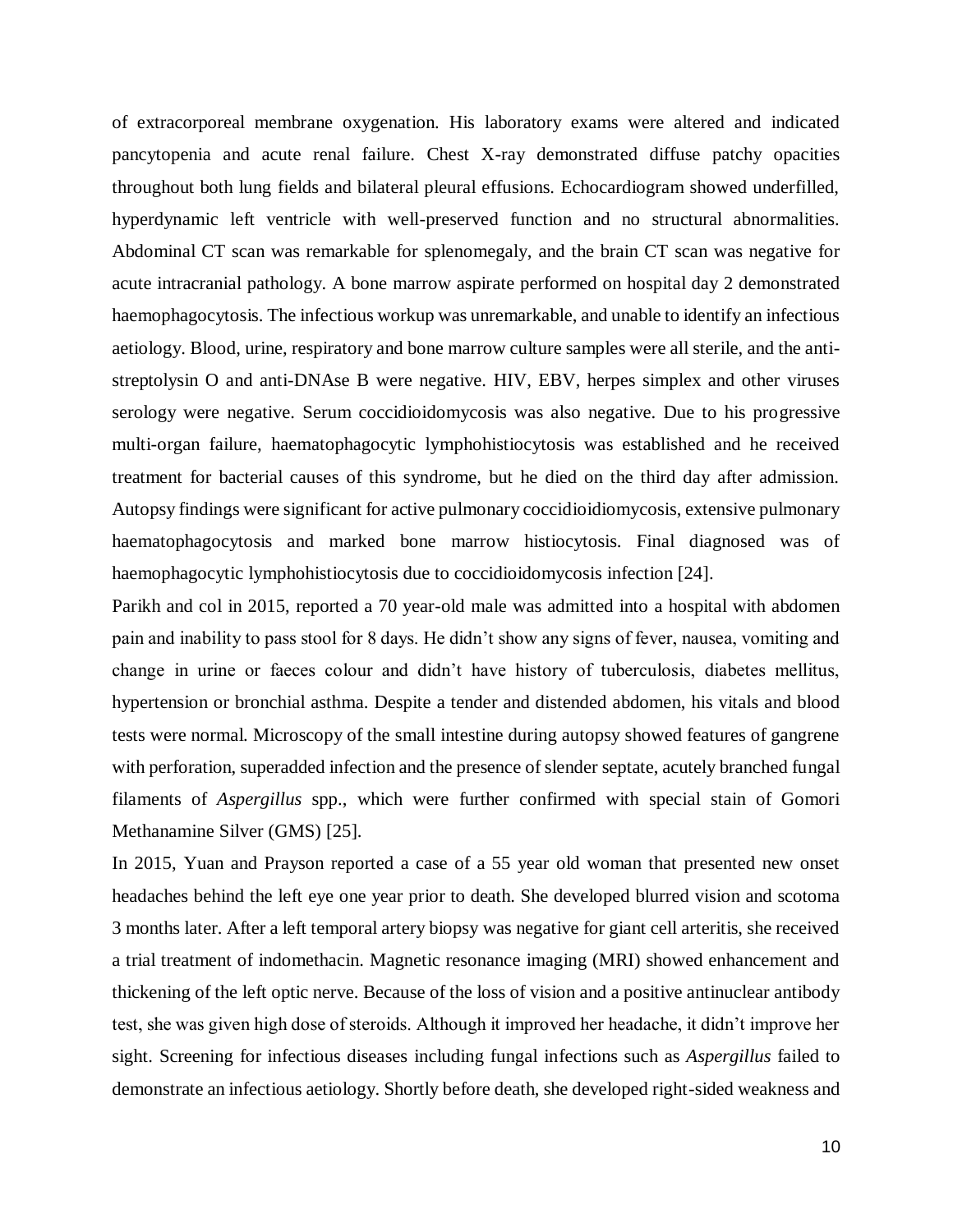evidence of a pontine infarct on MRI studies. After autopsy, histologic sections taken from the left optic nerve showed an abscess and evidence of fungal hyphae morphologically consistent with *Aspergillus* spp.[26].

A fatal case of disseminated histoplasmosis was reported by Bonsignore and col in 2017 of a 43 year-old floriculturist Italian woman. She was in good health and good medical history and serology. All blood tests were normal. Albeit being splenectomized before, she was considered immunocompetent. The patient died 3 days after admission, 35 days after symptoms onset. Histopathological studies were conducted and indicated disseminated histoplasmosis with multivisceral involvement. Post-mortem blood culture findings confirmed positivity for the pathogen. A multivisceral infiltrate of histiocyte-macrophage cells was evident. The cytoplasm of these phagocytes was laden with black granules, whose morphology was consistent with *Histoplasma.* Lung specimens showed microfoci of confluent, cheese-like necrosis with serofibrinous exudate and a weak surrounding inflammatory response; Grocott staining identified fungal hyphae and spores indicative of complicating *Candida albicans* infection [27].

#### **DISCUSSION**

Amongst the cases presented, *Aspergillus* was the main cause of death. These findings match what Saini and col described in 2010. In their study, they reviewed neuroimaging features of craniocebral aspergillosis infection in immunocompetent patients. They searched the database of medical records on their institute for fungal infections of the brain and craniofacial area. Of the 22 patients found to have fungal infection in a 12-year period, 12 were of immunocompetent hosts with aspergillosis [28].

The 1-3  $\beta$  D glucan was tested only in two cases [20,21], indicating that fungal infections weren't primarily suspected due to the immunocompetent state of the hosts and that it is an important tool to diagnose these mycoses. Obayashi and col published in 2008 a study where they evaluated the effectiveness of the 1-3  $\beta$  D glucan test for diagnosis of invasive fungal infections. They studied autopsy cases from 6 years that had 1-3 β D glucan tested within 2 weeks before death and concluded that this test is an effective diagnostic tool for invasive fungal infections [29].

Antimicrobial treatment was initiated before microbiological assessment was performed, misleading the course of treatment to antibacterial instead of antifungal agents. In these cases, Gram stain is recommended to verify which type of microorganism is causing the infection. If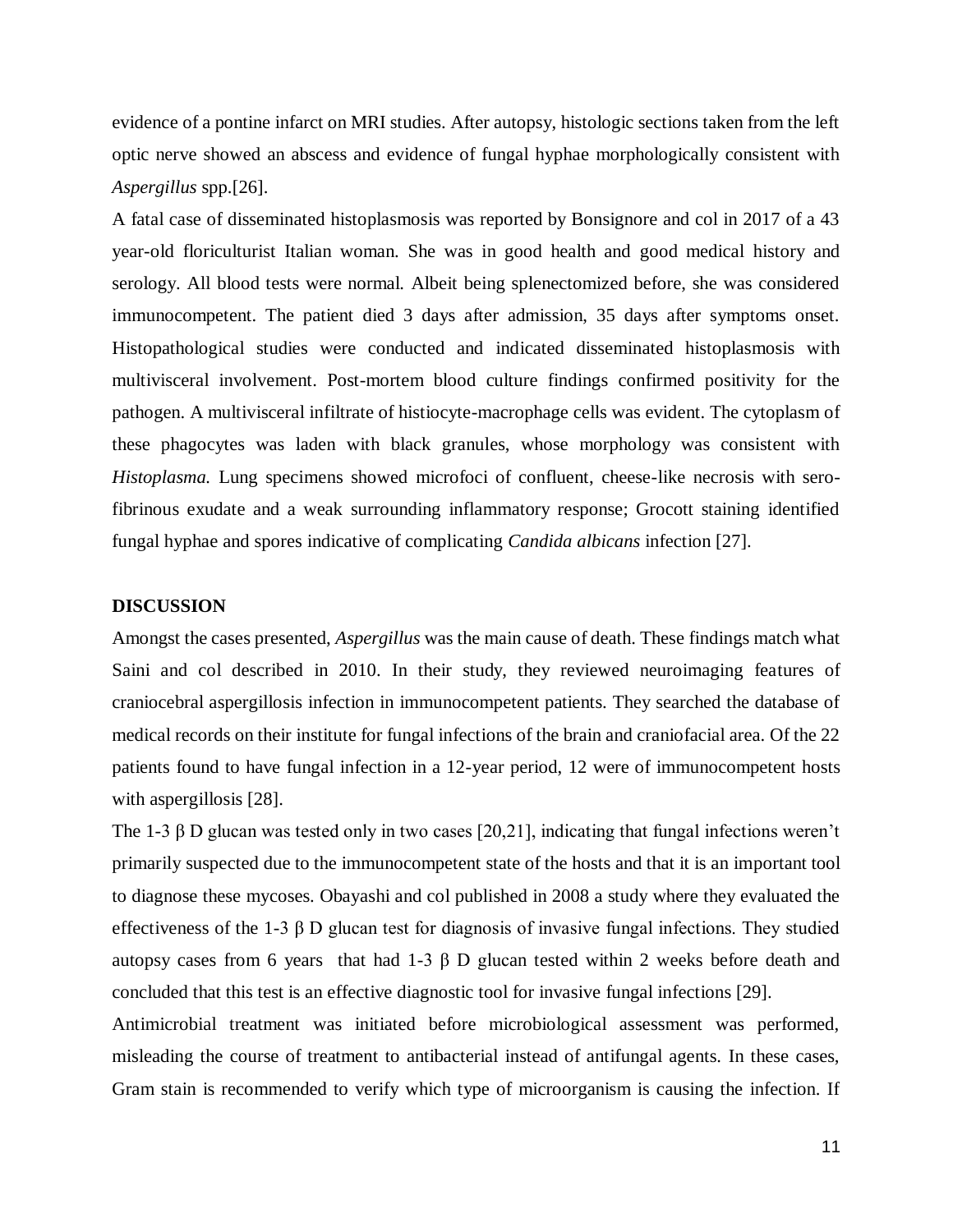identified as bacterium, its corresponding treatment can be followed. Yoshimura and col (2017) researched the impact of Gram stain results on initial treatment selection in patients with ventilatorassociated pneumonia and concluded that antimicrobial treatment based on Gram stain results restrict the administration of broad-spectrum antibiotics without risk of treatment failure [30]. Autopsy gave the definite diagnosis in 10 of the cases presented. It's important to notice the value of these findings, for not only these subjects wouldn't have the right cause of death determined, but also because it's a matter of public health. In 2012, Colombo and col assessed the importance of necropsy studies to provide data on aetiology, underlying diseases and risk factors associated with fungal diseases, that are essential to improve treatment protocols [31]. Knoke, Bernhardt and Schwesinger (2008) concluded in their review that autopsy remains an important tool for quality control in medical diagnostic and therapeutic activity and that only an exact death statistic makes specific health care possible [32].

#### **CONCLUSIONS**

Invasive fungal infections in immunocompetent hosts are rare, especially those with fatal disclosures. In most cases, mycoses in these subjects are treatable and cured as they have full immune responses. Most cases of invasive fungal infections, especially fatal ones, occur in immunocompromised hosts. Although uncommon, mycoses can have deadly outcomes in immunocompetents as well.

Since invasive fungal infections are most commonly found in immunocompromised patients, these diseases are difficult to diagnose in immunocompetent, for they are not expected in this group and main diagnosis is often based on clinical signs, leading to error in diagnostic. Definite diagnoses occur mostly after autopsy. Proper and early mycoses diagnosis is necessary so survival rates are higher within this population.

Data like profession, age and local of residency are important to trace a profile of the patients that have each fungus, so that, in the moment of hospital admission, the physician can have solid indications of which mycosis the patients present and he will be able to give the proper treatment for the individual.

Gram stain and 1-3  $\beta$  D glucan tests are essential before starting antimicrobial therapy, for they can direct the course of treatment whether to antibiotic or antifungal agents and they can be carried out in almost any hospital or emergency centre worldwide, for they are cheap, simple and easy to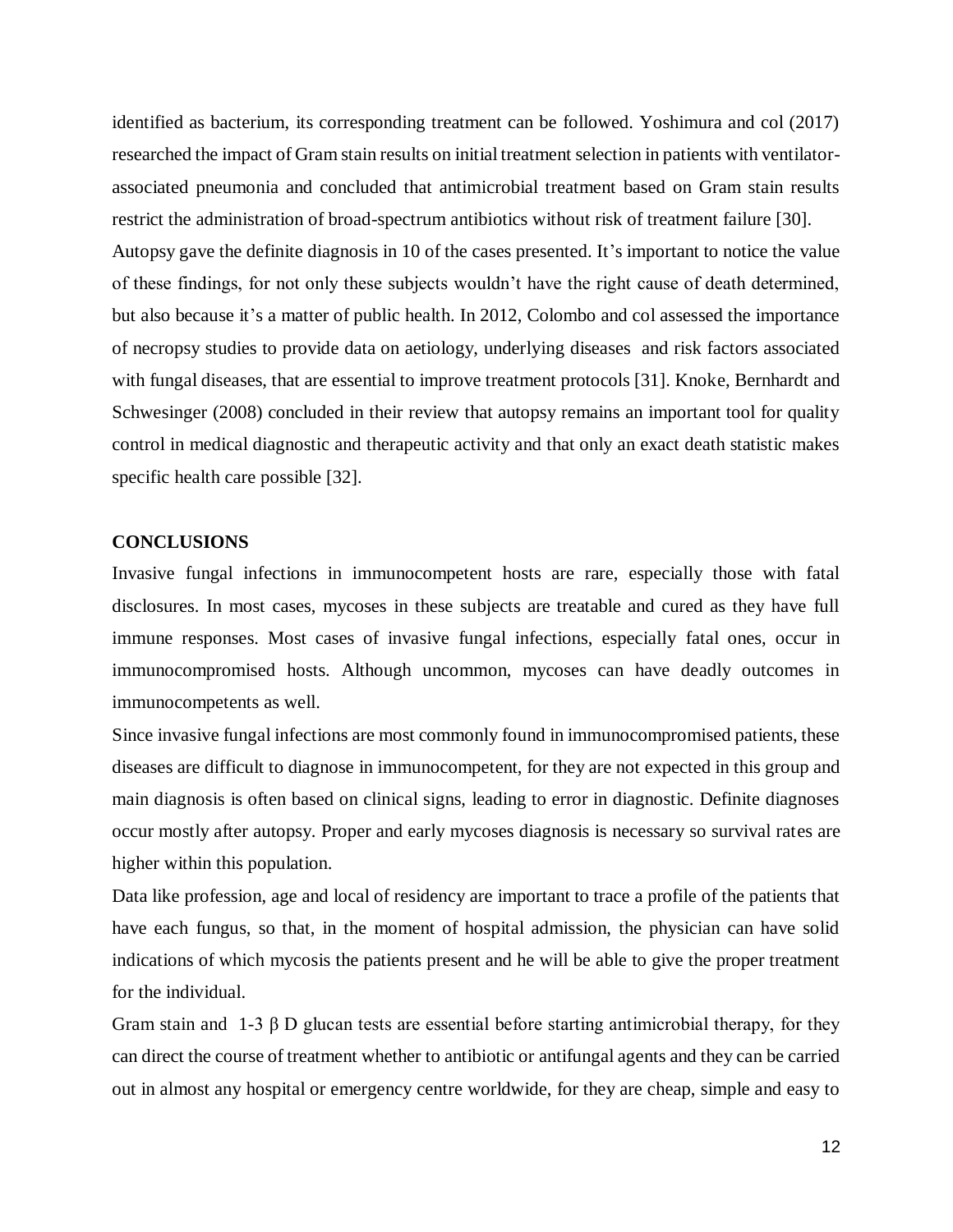perform. When in life diagnosis is not possible, it is fundamental to have autopsies performed to aid in the profiling of infections aetiologies.

In this review study, *Aspergillus* spp. was the most present fungus in mycoses cases in immunocompetent individuals, highlighting the need of attention in the search for the correct diagnosis since this fungus is very present in the environment.

#### **REFERENCES**

1.Pauw B. WHAT ARE FUNGAL INFECTIONS? Mediterr J Hematol Infect Dis, 2011; 3 (1): 1- 8.

2.Kim J. Human fungal pathogens: Why should we learn? J Microbiol, 2016; 54 (3): 145-148.

3.Lionakis MS, LEVITZ SM. Host Control of Fungal Infections: Lessons from Basic Studies and Human Cohorts. Annu Rev Immunol, 2018; 36(1): 157-191.

4.Wang RJ, MILLER RF, HUANG L. Approach to Fungal Infections in Human Immunodeficiency Virus–Infected Individuals. Clin Chest Med, 2017; 38 (3): 465-477.

5.Gavaldà, J. et al. Invasive fungal infections in solid organ transplant recipients. Clin Microbiol Infec, 2014; 20: 27-48.

6.Suzuki Y et al. Infectious diseases in solid organ transplant recipients: Analysis of autopsied cases in Japan. J Infect Chemother, 2017; 23(8): 531-537.

7.Ramirez BC et al. Outcomes of HIV-positive patients with cryptococcal meningitis in the Americas. Int J Infect Dis, 2017; 63: 57-63.

8.Sivagnanam S et al. Seasonal clustering of sinopulmonary mucormycosis in patients with hematologic malignancies at a large comprehensive cancer centre. Antimicrob Resist In, 2017; 6(1): 1-11.

9.Cornely OA, Kontoyiannis DP. How to prophylax against invasive fungal infections in adult ALL? An unmet need. Mycoses, 2018; 1-8.

10.Tasaka S, Tokuda H. Pneumocystis jirovecii pneumonia in non-HIV-infected patients in the era of novel immunosuppressive therapies. J Infect Chemother, 2012; 18(6): 793-806.

11.Hirano T et al. Invasive pulmonary mucormycosis: rare presentation with pulmonary eosinophilia. Bmc Pulm Med, 2017; 17(1): 1-6.

12.Góralska K, Blaskowska J, Dzikowiec M. Neuroinfections caused by fungi. Infection, 2018; 1- 17.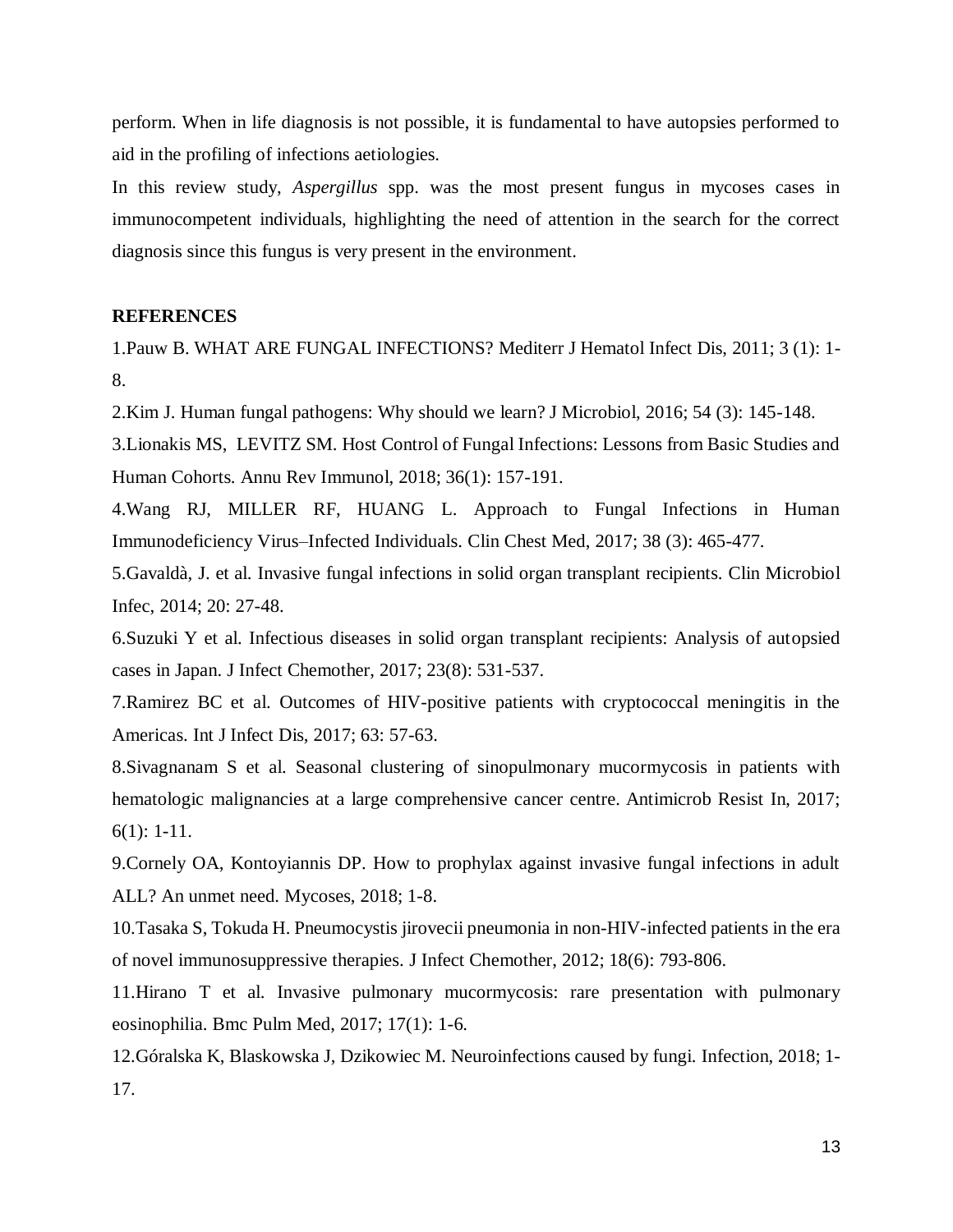13.Bongomin F et al. Global and Multi-National Prevalence of Fungal Diseases—Estimate Precision. Journal Of Fungi, 2017; 3(4): 57-85.

14. Koo S et al. Diagnostic Performance of the  $(1\rightarrow 3)$ -β-d-Glucan Assay for Invasive Fungal Disease. Clin Infect Dis, 2009; 49(11): 1650-1659.

15.Schwartz S et al. Advances in the diagnosis and treatment of fungal infections of the CNS. Lancet Neurol, 2018; 17(4): 362-372.

16.Taniguchi T et al. Gram-stain-based antimicrobial selection reduces cost and overuse compared with Japanese guidelines. Bmc Infect Dis, 2015; 15 (1): 1-7.

17.Colombo TE et al. Identification of fungal diseases at necropsy. Pathol Res Pract, 2012; 208(9): 549-552.

18.Ortmann C. et al. Fatal mycotic aneurysm caused by Pseudallescheria boydii after near drowning. Int J Legal Med, 2009; 124 (3): 243-247.

19.Terada T. Cryptococcosis in the Central Nervous System in a 36-Year-Old Japanese Man: An Autopsy Study. Tohoku J Exp Med, 2010; 222 (1): .33-37.

20.Kawakami Y et al. Disseminated Aspergillosis Associated With Tsunami Lung. Resp Care, 2012; 57(10): 1674-1678.

21.Ochiai, Hidenobu et al. Cerebral phaeohyphomycosis: Case report. Neuropathology, 2011; 32(2): 202-206.

22. Ubesie A et al. Disseminated Histoplasmosis in a 13-year-old girl: A case report. Afr Health Sci, 2013; 13(2): 518-521.

23.Chatterjee D et al. Fibrosing mediastinitis due to Aspergillus with dominant cardiac involvement: report of two autopsy cases with review of literature. Cardiovasc Pathol, 2014; 23(6): 354-357.

24.Ramsi M et al. Haemophagocytic lymphohistiocytosis associated with coccidiomycosis. Case Reports, 2014; 2014(191): 1-4.

25.Parikh JS, Amonkar GP, Balsarkar DJ. A fatal case of disseminated aspergillosis in an immune-competent patient- An autopsy case report. Trop Gastroenterol, 2015; 36(3): 211–212. 26. Yuan L, Prayson RA. Optic nerve aspergillosis. J Clinl Neurosci, 2015; 22(7): 1191-1193.

27.Bonaignore A et al. Fatal disseminated histoplasmosis presenting as FUO in an immunocompetent Italian host. Leg Med, 2017; 25: 66-70.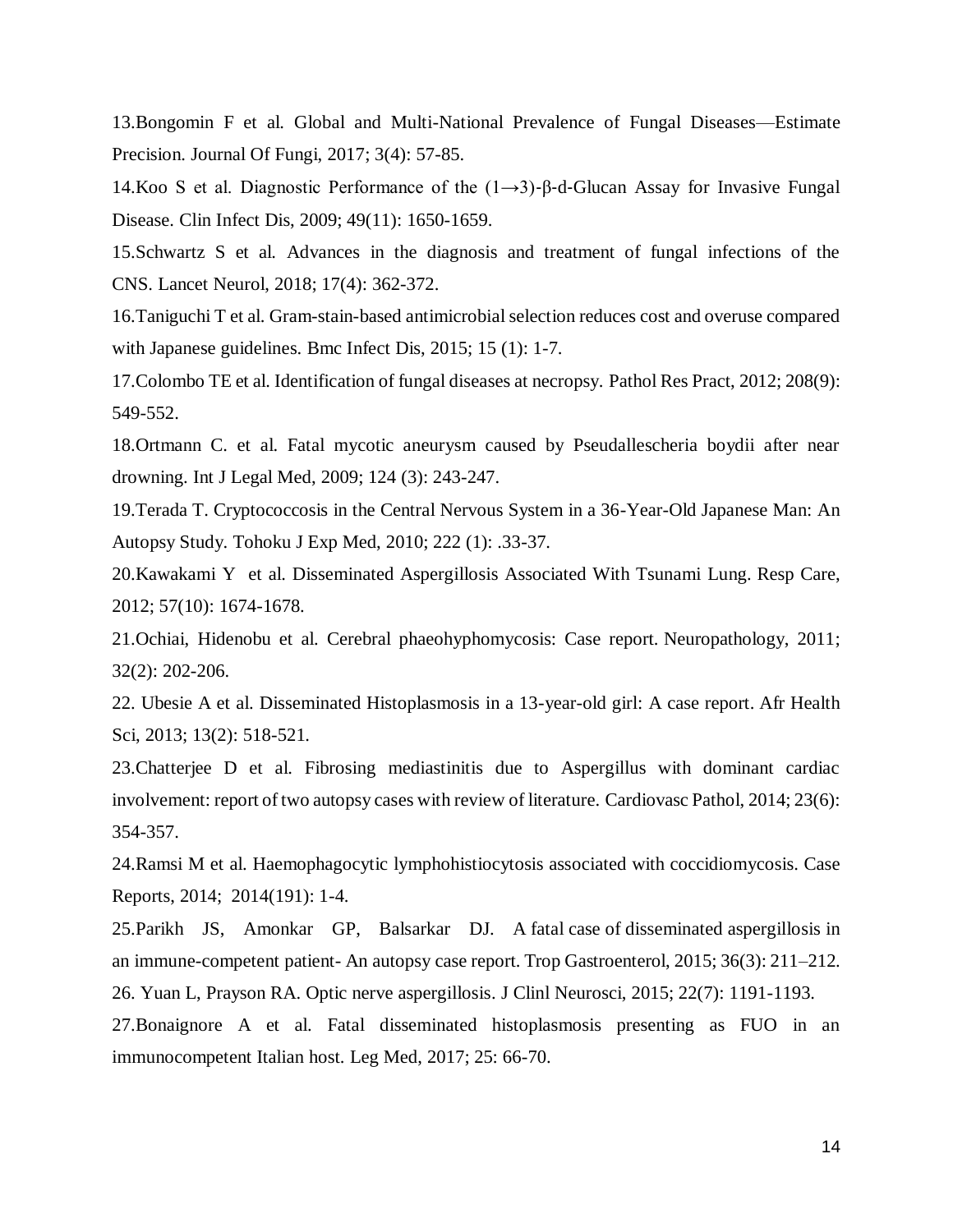28.Saini, J et al. Imaging Findings in Intracranial Aspergillus Infection in Immunocompetent Patients. World Neurosurg, 2010; 74(6): 661-670.

39.Obayashi T et al. Reappraisal of the Serum (1→3)‐β‐D‐Glucan Assay for the Diagnosis of Invasive Fungal Infections—A Study Based on Autopsy Cases from 6 Years. Clin Infect Dis, 2008; 46(12): 1864-1870.

30.Yoshimura J et al. Impact of Gram stain results on initial treatment selection in patients with ventilator-associated pneumonia: a retrospective analysis of two treatment algorithms. Crit Care, 2017; 21(1): 1-7.

31.Colombo TE et al. Identification of fungal diseases at necropsy. Pathol Res Pract, 2012; 208(9): 549-552.

32.Kkoke E Manfred, Bernhardt H, Schwesinger G. Is there a need for autopsies in the management of fungal disease? Mycoses, 2008; 51(4): 291-300.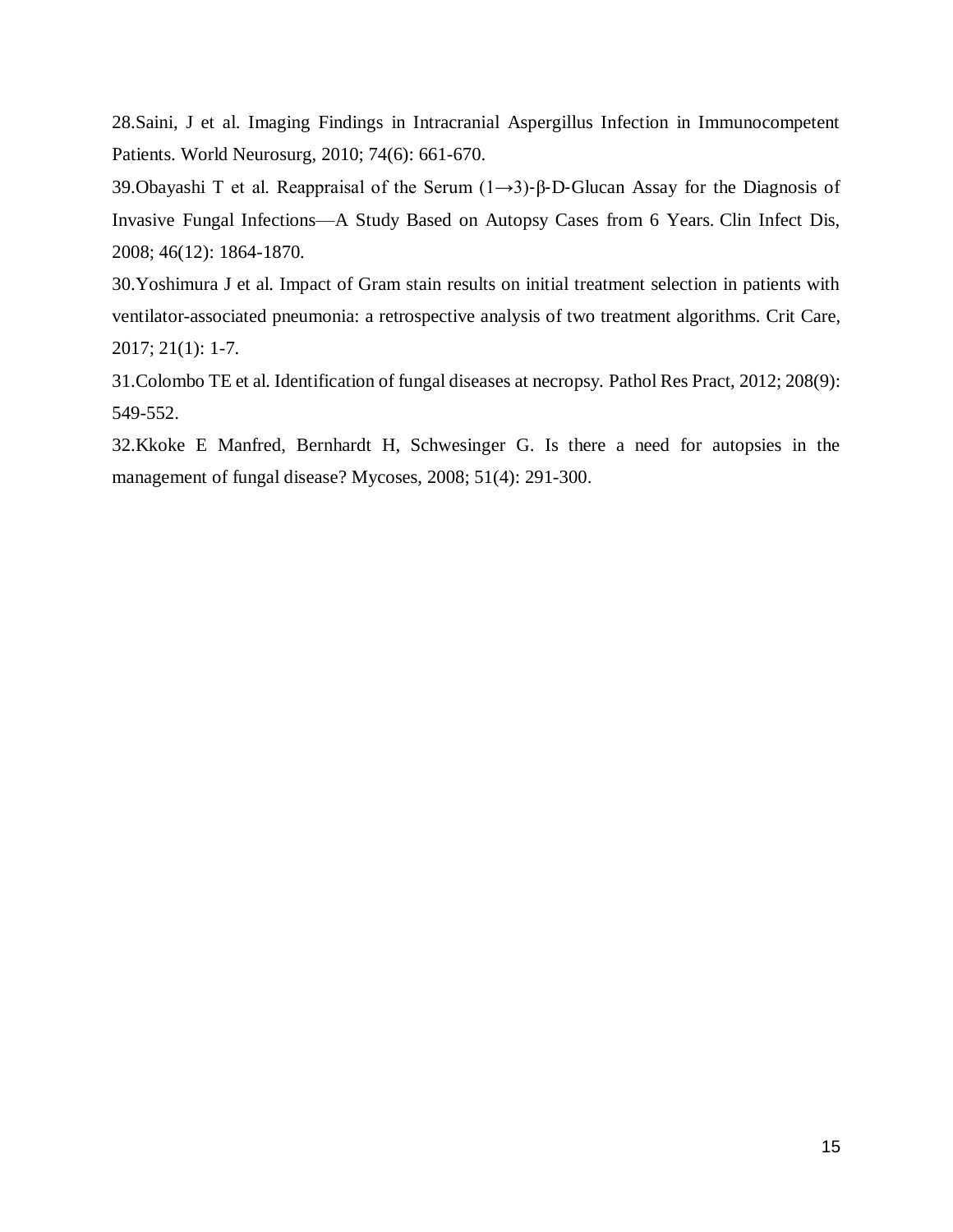# **ANEXO A - Normas da formatação da revista "World Journal of Pharmaceutical and Medical Research"**

# **INSTRUCTIONS TO AUTHORS**

**World Journal of Pharmaceutical and Medical Research (WJPMR)** is a **Bimonthly Research** Journal which publishes original research articles, review articles, case reports, short communications in the field of Pharmaceutical, Medical and Biological sciences.

**WJPMR** allows free unlimited access to abstract and full-text. The journal focuses on rapid publication with facilities of, online research article tracking & Email/SMS alert etc. Manuscripts are accepted for review with the understanding that same work has not been published, that it is not under consideration for publication elsewhere, and that its submission for publication has been approved by all authors and institution where the actual work was carried out.

**World Journal of Pharmaceutical and Medical Research (WJPMR)** publishes the following manuscript types:

- Original Research Articles
- Review Articles
- Short Communications
- Case Study

### SUBMISSION OF THE MANUSCRIPT

All submissions must be in the English and should be submitted by the online submission system. Each manuscript will be provided with a manuscript ID and all correspondence is done through email. Please always refer to the manuscript ID for any further enquiries. Authors are invited to suggest up to three potential reviewers, together with their contact details (e-mail addresses are essential). In case of any problem through the online submission, submit manuscripts to our mail: [editor.wjpmr@gmail.com](http://www.wjpmr.com/author-instruction) or [editor@wjpmr.com](http://www.wjpmr.com/author-instruction) along with a covering letter preferably by the corresponding author.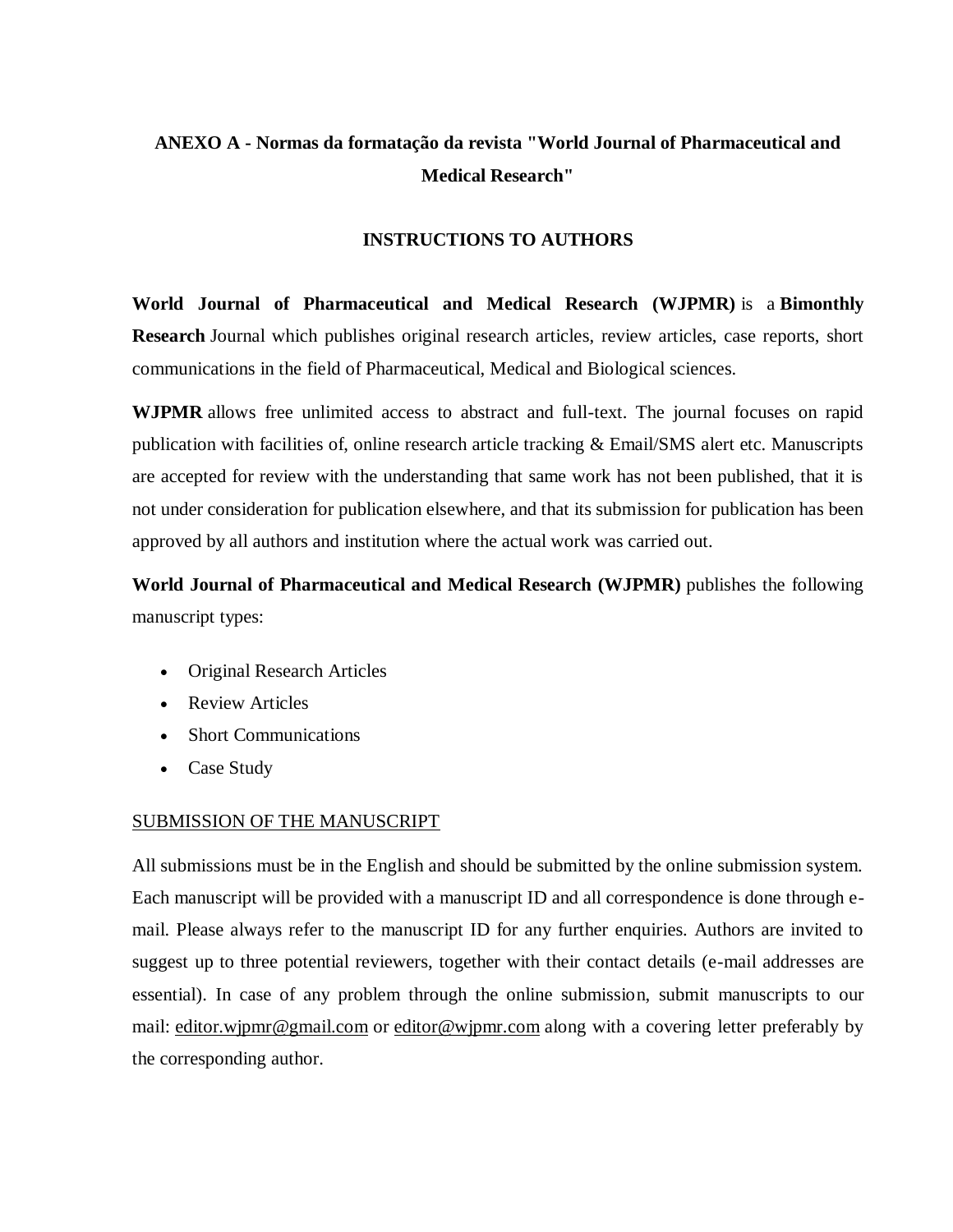# MANUSCRIPT STRUCTURE

## RESEARCH ARTICLE FORMAT

The preferred format of all manuscripts are in MS office (2003 or above). Manuscript should be concisely typewritten in 1.5 spaces in A4 sized sheets. The pages shall be numbers consequently. Only on one side, with a 1″ margin on all sides. The manuscript shall be prepared in Times New Roman using a font size of 12 and title shall be font size of 14, bold space capitals. All section titles in the manuscript shall be in font size 12, bold face capitals and subtitles in each section shall be in font size 12, bold face lower case. Illustrations (Figures & Tables) must be inserted at appropriate place in the article. Standard International Units should be used throughout the text. Pages should be numbered properly. There shall not be decorative borders anywhere in the text including the title page. The manuscript should be starting with the title page and the text should be arranged in the following order:

- Title Page
- Abstract
- Keywords
- Introduction
- Materials and Methods
- Results and Discussion
- Conclusion
- Acknowledgements
- References

### Title Page

The title should be as short as possible on the first page and provide precise information about the contents. The title should be followed by full names of author (s), affiliations of author (s) and institutional addresses.

### Authors and Co-Authors Details and Their Affiliations

Each author must provide their full name including their forenames and surname. The Corresponding Author of the manuscript must be marked with an asterisk\*, and should be listed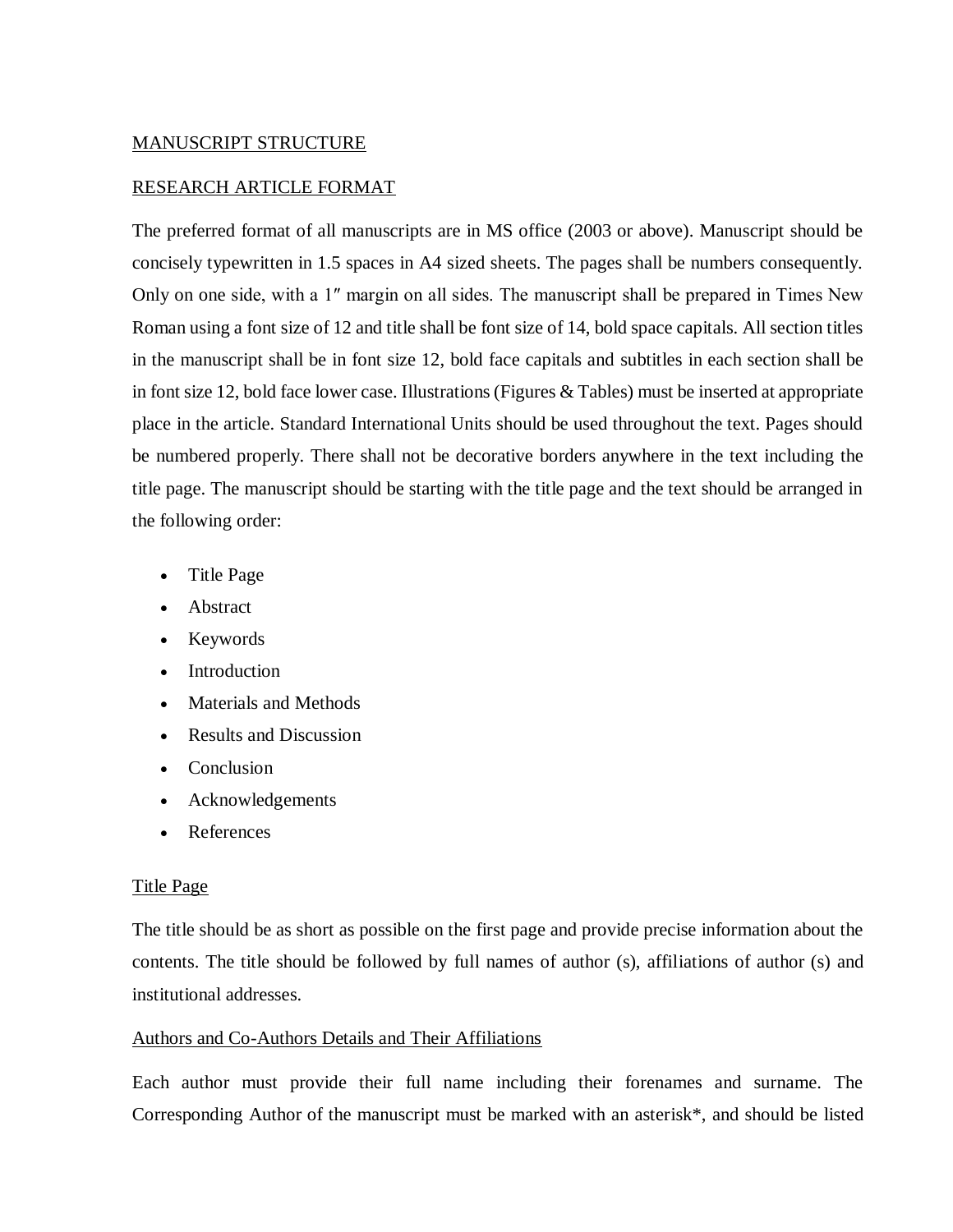first. In addition the corresponding author must include Telephone and E-mail address at the bottom left corner of the title page. If any of the co-authors are from different organizations, their addresses too should be mentioned and indicated using numbers after their names. Maximum 6 authors should be allowed.

#### Abstract

Provide on a separate page an abstract of not more than150-250 words. A concise and factual abstract is required. The Abstract should be informative and completely self-explanatory, briefly present the topic, state the scope of the experiments, indicate significant data, and point out major findings and conclusions. An abstract is often presented separately from the article, so it must be able to stand alone. For this reason, standard nomenclature should be used and abbreviations and references should be avoided.

#### Keywords

Provide three to six appropriate keywords after the abstract.

### Materials and Methods

It should be complete enough to allow experiments to be reproduced. All the procedures should be described in detail, previously published procedures should be cited, and important modifications of published procedures should be mentioned briefly. Capitalize trade names and include the manufacturer's name and address. Subheadings should be used. Methods in general use need not be described in detail.

### Results

Results and their significance should be presented clearly and concisely, preferably in the form of graphs and tables which should be self explanatory.

#### Discussion

It should contain a critical review of the results in the light of relevant literature. Results and Discussion may be combined.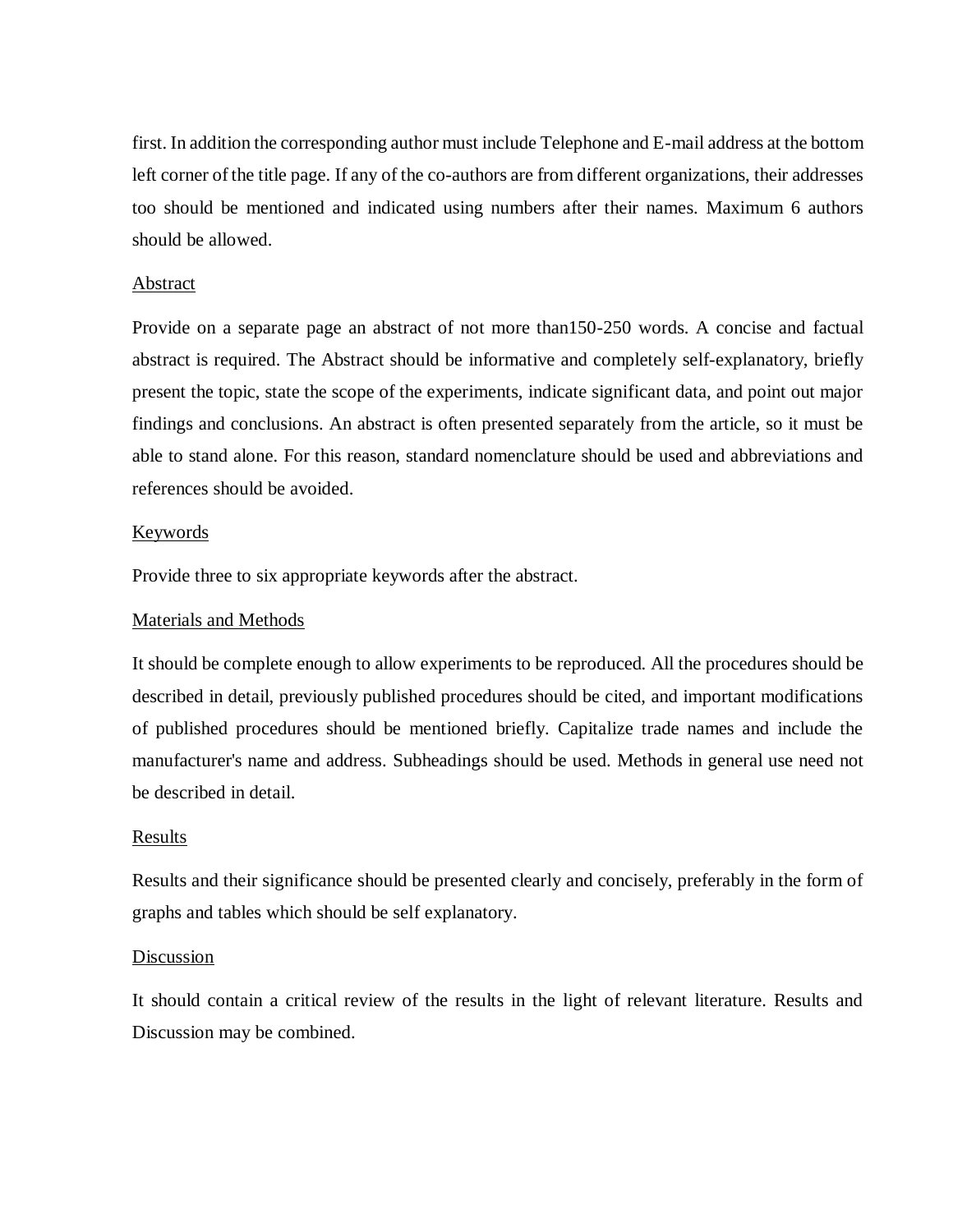## Conclusions

This should state clearly the main conclusions of the research and give a clear explanation of their importance and relevance. Summary illustrations may be included.

## Acknowledgement

Acknowledgements should be placed in a separate section after the conclusion. If external funding has been obtained for the study, then that should be mentioned under a separate header "Funding", after the acknowledgements.

# References

The authors are responsible for the accuracy of the bibliographic information. It must be numbered consecutively in the order that they are cited in the text and designated by superscript with square brackets after the punctuation marks. ([X]) A list should be included on separate 1.5spaced pages at the end of the text. For the proper abbreviations of the journal titles, refer to "Chemical Abstracts". The style and punctuation of the references should confirm to the following examples:

### Journal references

- 1. Cantarelli MA, Pellerano RG, Marchevsky EJ, Camina JM. (Title of article). Anal Sci, 2011; 27(1): 73-8.
- 2. Sather BC, Forbes JJ, Starck DJ, Rovers JP. (Title of article). J Am Pharm Assoc, 2007; 47(1): 82-5.

### **Books**

- Meltzer PS, Kallioniemi A, Trent JM. Chromosome alterations in human solid tumors. In: Vogelstein B and Kinzler KW (eds.). The Genetic Basis of Human Cancer, New York; McGraw-Hill: 2002, pp. 93-113.
- Bard AJ, Faulkner LR. Electrochemical Methods: Fundamentals and Applications. 2nd ed., New York; John Wiley and Sons: 2001.

### **Patents**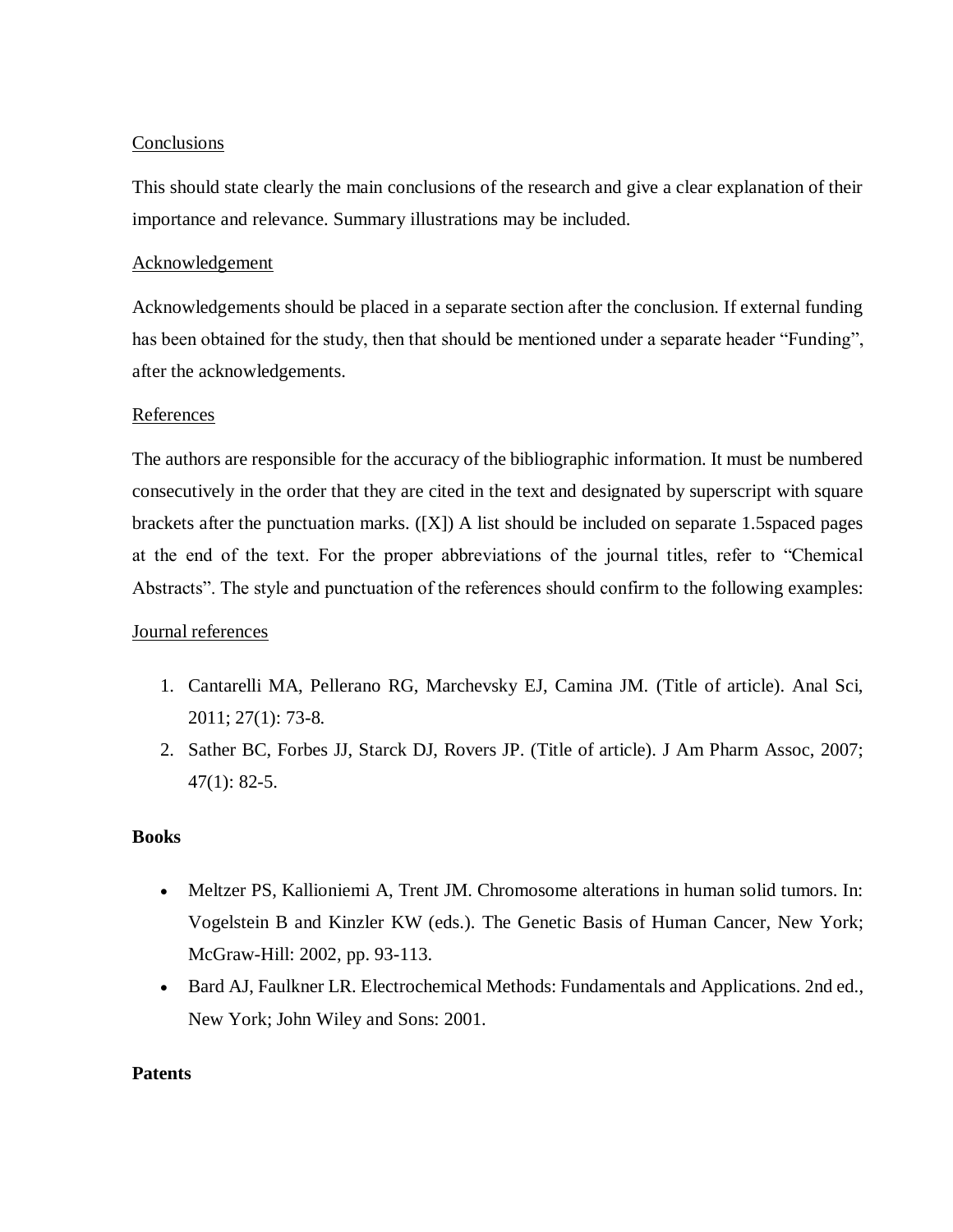Aviv H, Friedman D, Bar-Ilan A, Vered M. US Patent, US 5496811, 1996.

## **Websites**

 Database of Natural Matrix Reference Materials, Compilation prepared by International Atomic Energy Agency (IAEA), http://www.iaea.org/programmes/nahunet/e4/nmrm/browse.htm/. For other types of citation, please see "Uniform Requirement for Manuscripts Submitted to Biomedical Journals: Sample References" at www.nlm.nih.gov/bsd/uniform\_requirements.html

### **Tables**

 These should be numbered with Arabic numerals. Each table should be typed using a table format (i.e., each variable must be typed into a separate cell in the table). The title should be typed at the top of the table in the sentence case format, i.e., only the first name should be in capital letters; as appropriate. Any footnote should be typed at the bottom of the table in italic.

| S. No.         | <b>Title</b> | <b>Title</b> | <b>Title</b> |
|----------------|--------------|--------------|--------------|
| $\mathbf{1}$   |              |              |              |
| $\overline{2}$ |              |              |              |
| 3              |              |              |              |

#### **Illustrations and Figures**

Figures must be numbered independently of tables, multimedia, and 3D models and cited as the relevant point in the manuscript text, e.g. "Fig. 1", "Fig. 2", etc. All figures including photographs should be numbered consecutively in Arabic numerals in the order of their appearance in the text and bear a brief title in lower case bold face letters below the figure. Do not duplicate data by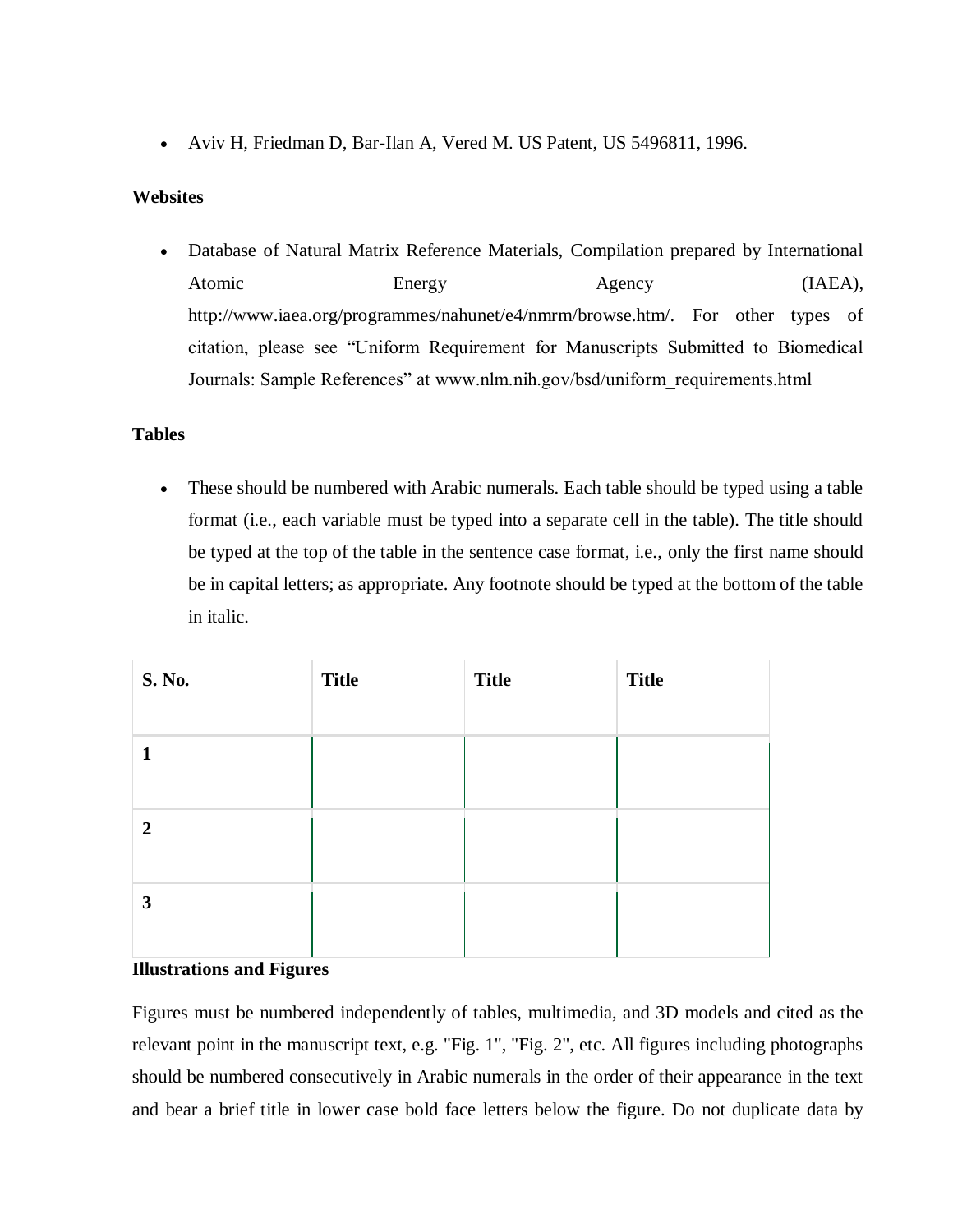presenting it both in the text and in a figure. For any figure directly extracted from previously published materials, you must have written permission from the publisher of that figure for reprint use. A copy of that permission release must be submitted with your article.

#### REVIEW ARTICLES

Review articles should not be more than 25 pages and contain comprehensive coverage of relevant literature. Review articles should preferably be written by scientists who have in-depth knowledge of the topic. All format requirements are similar to those applicable to Research papers. Review articles need not to be divided into sections such as Materials and methods, and Results and discussion, but should definitely have an abstract and introduction.

#### SHORT COMMUNICATIONS

The research and technical communications section of this journal (maximum 3,000 words) is open to interesting results worthy of publication without requiring extensive introduction and discussion. This section should be organized as follows: Abstract, Introduction, Materials and methods, Results and discussion (combined). Not more than 10 references should be provided. Tables, figures and references are to be arranged in the same way as for research papers. Brevity of presentation is essential for this section.

### **Note: Figures and tables should be included at appropriate place in the manuscript**

**Chemical Terminology:** The chemical nomenclature used must be in accordance with that used in the Chemical Abstracts

**Biological Nomenclature:** Names of plants, animals and bacteria should be in *italics*.

**Enzyme Nomenclature:** The trivial names recommended by the IUPAC-IUB Commission should be used. When the enzyme is the main subject of a paper, its code number and systematic name should be stated in its first citation in the paper.

**Symbols and Abbreviations:** Use only standard abbreviations. The use of non-standard abbreviations can be extremely confusing to readers. Avoid abbreviations in the title. The full term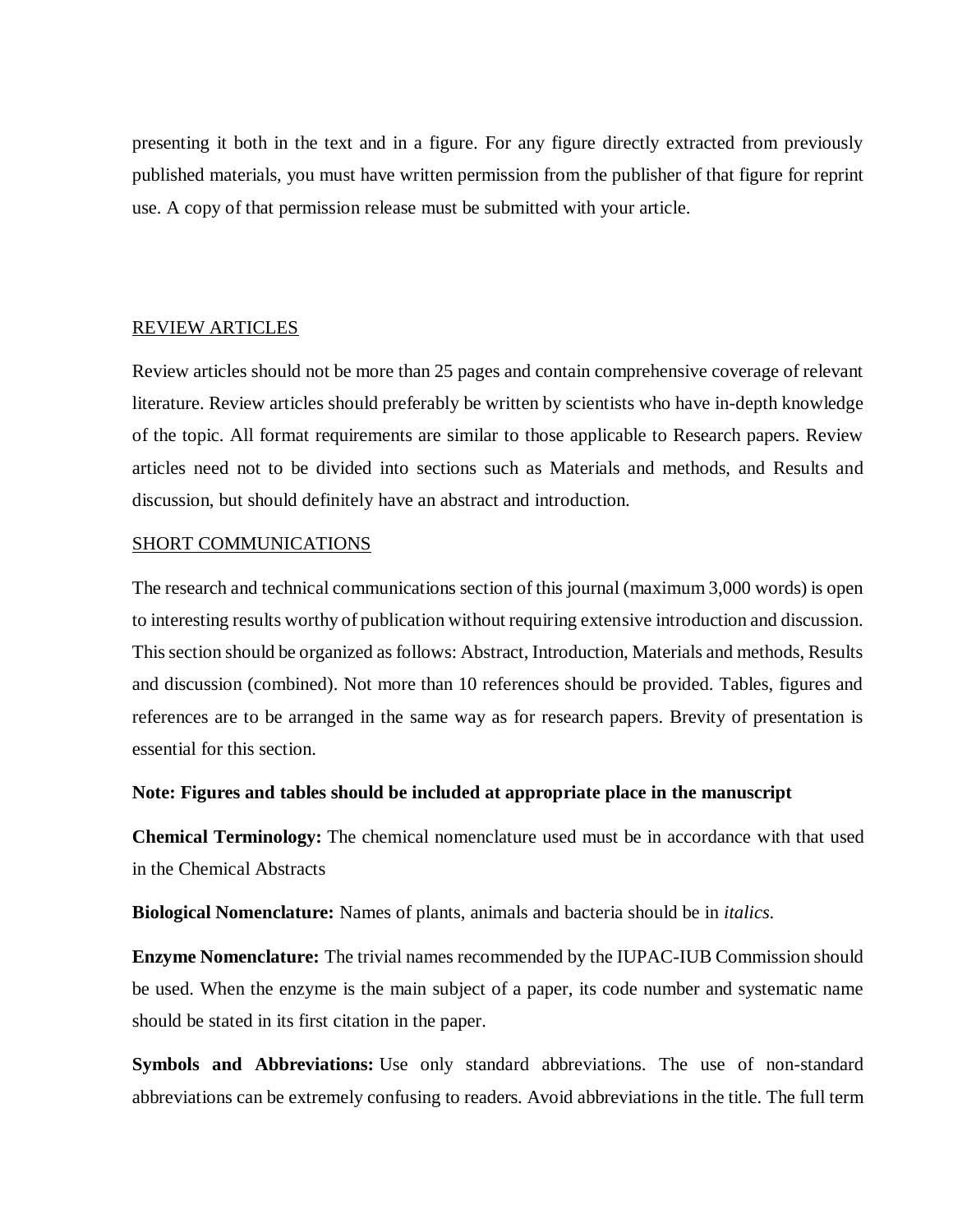for which an abbreviation stands should precede its first use in the text unless it is a standard unit of measurement.

### ETHICAL MATTERS

Authors involving in the usage of experimental animals and human subjects in their research work should seek approval from the appropriate Institutional Animal Ethics Committee in accordance with "Principles of Laboratory Animal Care". The material and methods section of the manuscript should include a statement to prove that the investigation was approved and that informed consent was obtained.

#### PUBLICATION MALPRACTICE

The WJPMR Journal is committed to upholding the highest standards of publication ethics and takes all possible measures against any publication malpractices. All authors submitting their works to the WJPMR journal for publication as original articles attest that the submitted works represent their authors' contributions and have not been copied or plagiarized in whole or in part from other works. The authors acknowledge that they have disclosed all and any actual or potential conflicts of interest with their work or partial benefits associated with it. In the same manner, the WJPMR journal is committed to objective and fair double-blind peer-review of the submitted for publication works and to prevent any actual or potential conflict of interests between the editorial and review personnel and the reviewed material. Any departures from the above-defined rules should be reported directly to the Editors-in-Chief, who is unequivocally committed to providing swift resolutions to any of such a type of problems.

#### **AUTHORSHIP**

A manuscript will be considered for the publication based on the below understanding:

- 1. All named authors should agree to its submission
- 2. It is not currently being considered for the publication by another journal
- 3. If the paper is accepted, it will not be subsequently published in the same or similar form in any language without the consent of publishers Any changes to the author list after submission, viz., a change in the order of the authors, deletion or addition of the authors needs to be approved by a signed letter from each author.